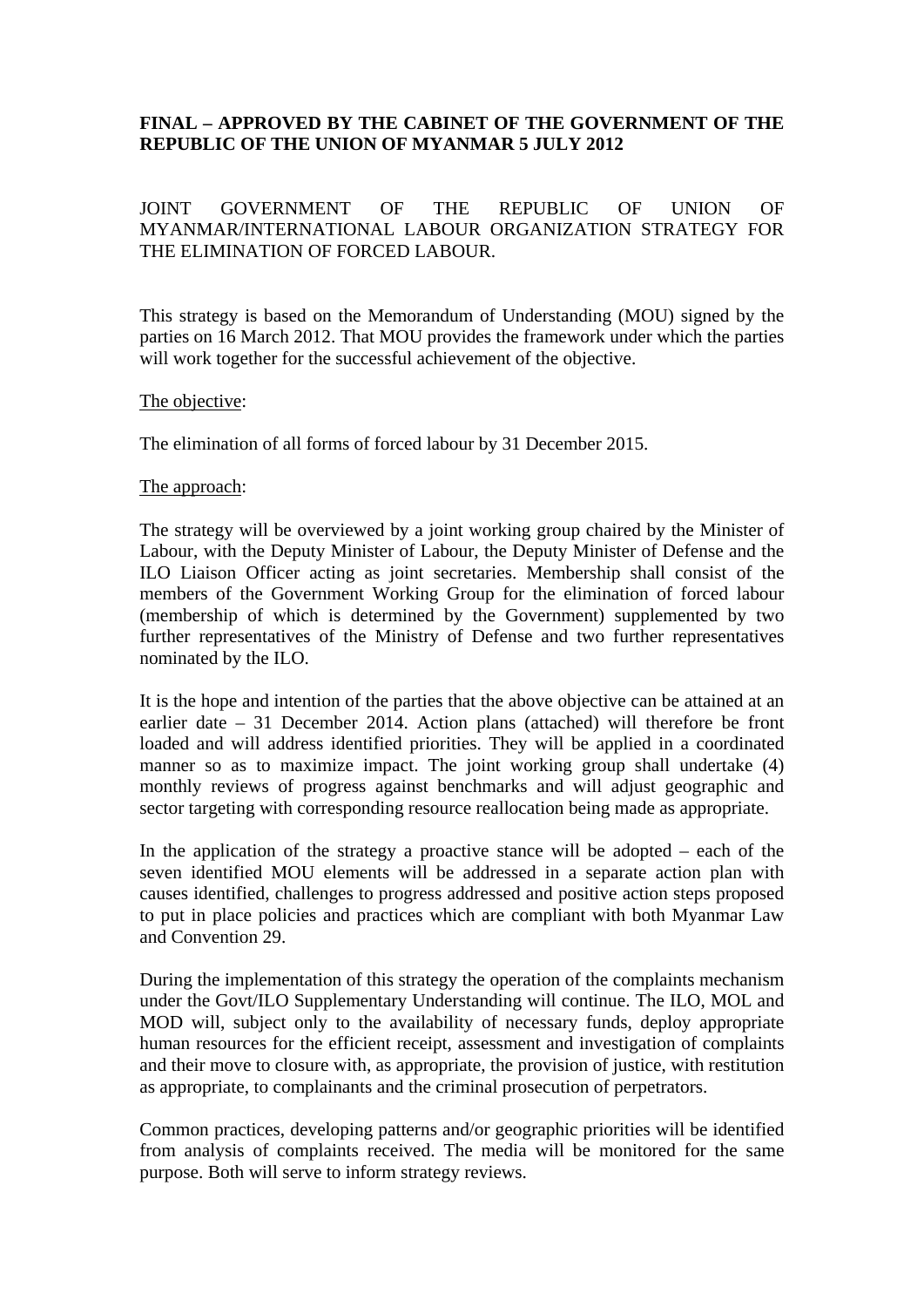The MOU identifies three elements for parallel attention in this strategy – these are consistent with the recommendations of the 1998 commission of inquiry.

- 1. Ensuring that the laws, policy, rules, regulations and instructions making forced labour illegal are in place, are consistent with each other and comply with both the Constitution right to freedom from forced labour and the Governments obligations under Convention 29.
- 2. Ensuring that the above laws, policy, rules, regulations and instructions are known, understood and applied for the ending of remaining practice of the use of forced labour.
- 3. Ensuring that the rule of law is applied, through justice systems (civilian and military), which deal with breaches of the law against forced labour under formal criminal proceedings, administering appropriate penalties to perpetrators and providing justice to the victims.

The previous efforts of the Government in these respects are recognized, particularly in respect of extensive awareness raising activities undertaken. This strategy will build on that positive foundation through a broader and more targeted educational activity, the addressing of identifies causes and the provision of specific support to the justice system.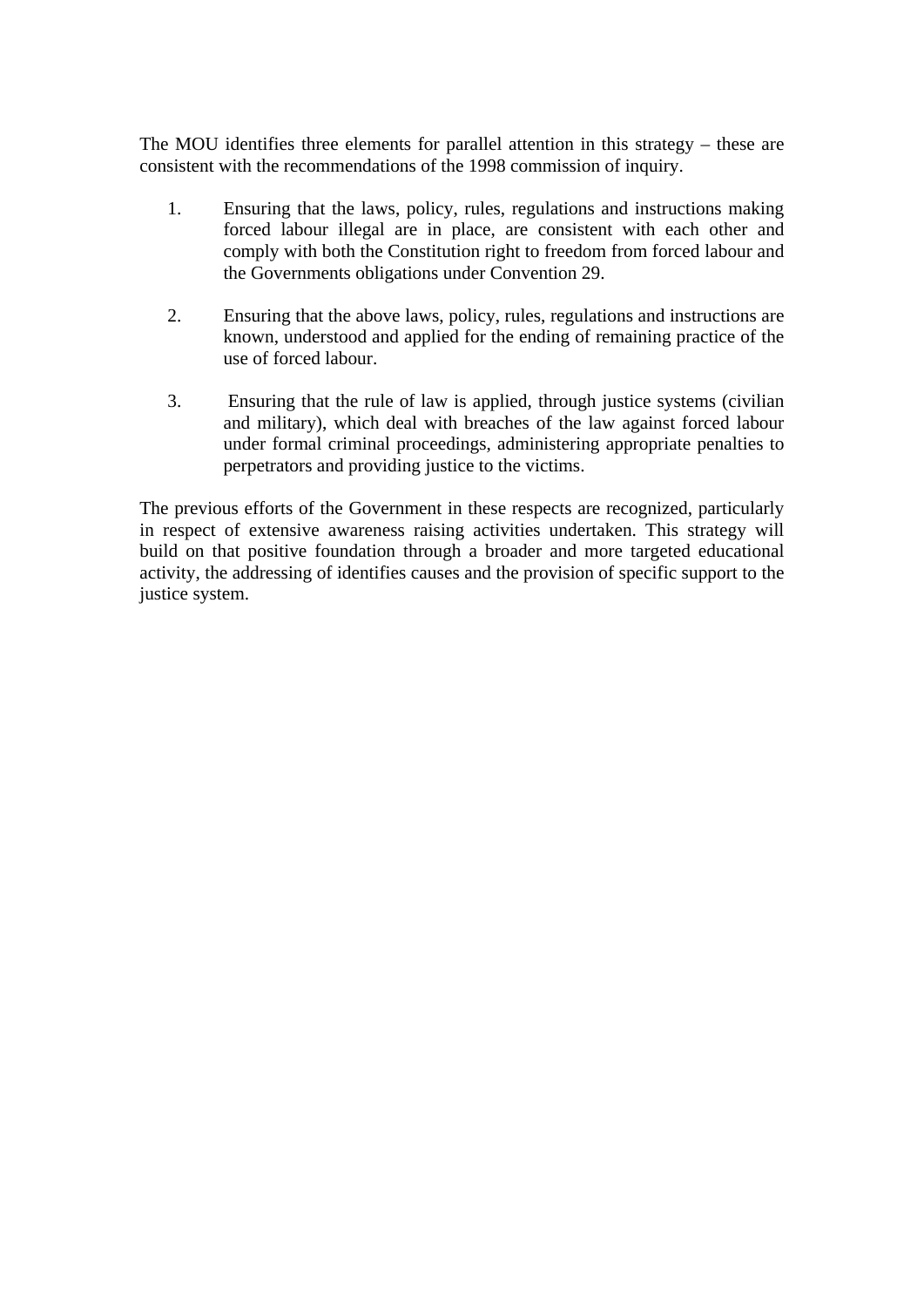| <b>ACTION PLAN 1. AWARENESS RAISING</b>                |                                                                                                                                                                                                                                       |                       |                                                                                |                   |  |
|--------------------------------------------------------|---------------------------------------------------------------------------------------------------------------------------------------------------------------------------------------------------------------------------------------|-----------------------|--------------------------------------------------------------------------------|-------------------|--|
| <b>OBJECTIVE:</b>                                      | TO ENSURE THAT ALL MYANMAR CITIZENS ARE AWARE OF WHAT CONSTITUTES FORCED LABOUR, HAVE ACCESS TO<br>INFORMATION AS TO THEIR RIGHTS AND RESPONSIBILITIES UNDER THE LAW AND HAVE THE ABILITY TO EXERCISE<br>THOSE RIGHTS AS APPROPRIATE. |                       |                                                                                |                   |  |
| <b>Index</b>                                           | <b>ACTIVITY</b>                                                                                                                                                                                                                       | <b>DATE</b>           | <b>RESPONSIBILITY</b>                                                          | <b>FUNDING</b>    |  |
|                                                        | 1.1.1 Complete translations into Karen (Sakaw), Rakhine<br>and Mon languages                                                                                                                                                          | 30-Jun-12             | MoL & Ministry of<br>Culture                                                   | <b>GoRUM</b>      |  |
|                                                        | 1.1.2 Print National Language translations                                                                                                                                                                                            | 31-Jul-12             | <b>ILO</b>                                                                     | ILO donor funding |  |
|                                                        | 1. 1.3 Distribution through ILO awareness raising<br>seminars                                                                                                                                                                         | On-going              | <b>ILO</b>                                                                     |                   |  |
| 1.1 BROCHURES: further<br>development and distribution | 1.1.4 Distribution through Joint ILO/GoRUM awareness<br>raising seminars                                                                                                                                                              | On-going              | GoRUM/ILO                                                                      | ILO donor funding |  |
|                                                        | 1.1.5 Targeted distribution of National Language<br>translations                                                                                                                                                                      | 30-Sep-12 and ongoing | GoRUM/ILO through<br><b>National Race</b><br>Organizations, NGO's<br>and CBO's | ILO donor funding |  |
|                                                        | 1.1.6 Distribution through General Administration<br>Department to Township, Ward and Village Tract<br>Administrators                                                                                                                 | 30-Sep-12             | MOL/MoHA/ Regional GoRUM<br>/ State governments                                |                   |  |
|                                                        | 1.1.7 Distribution through Ministry of Defence to Military<br>Units                                                                                                                                                                   | 30-Sep-12             | MOL/MOD                                                                        | <b>GoRUM</b>      |  |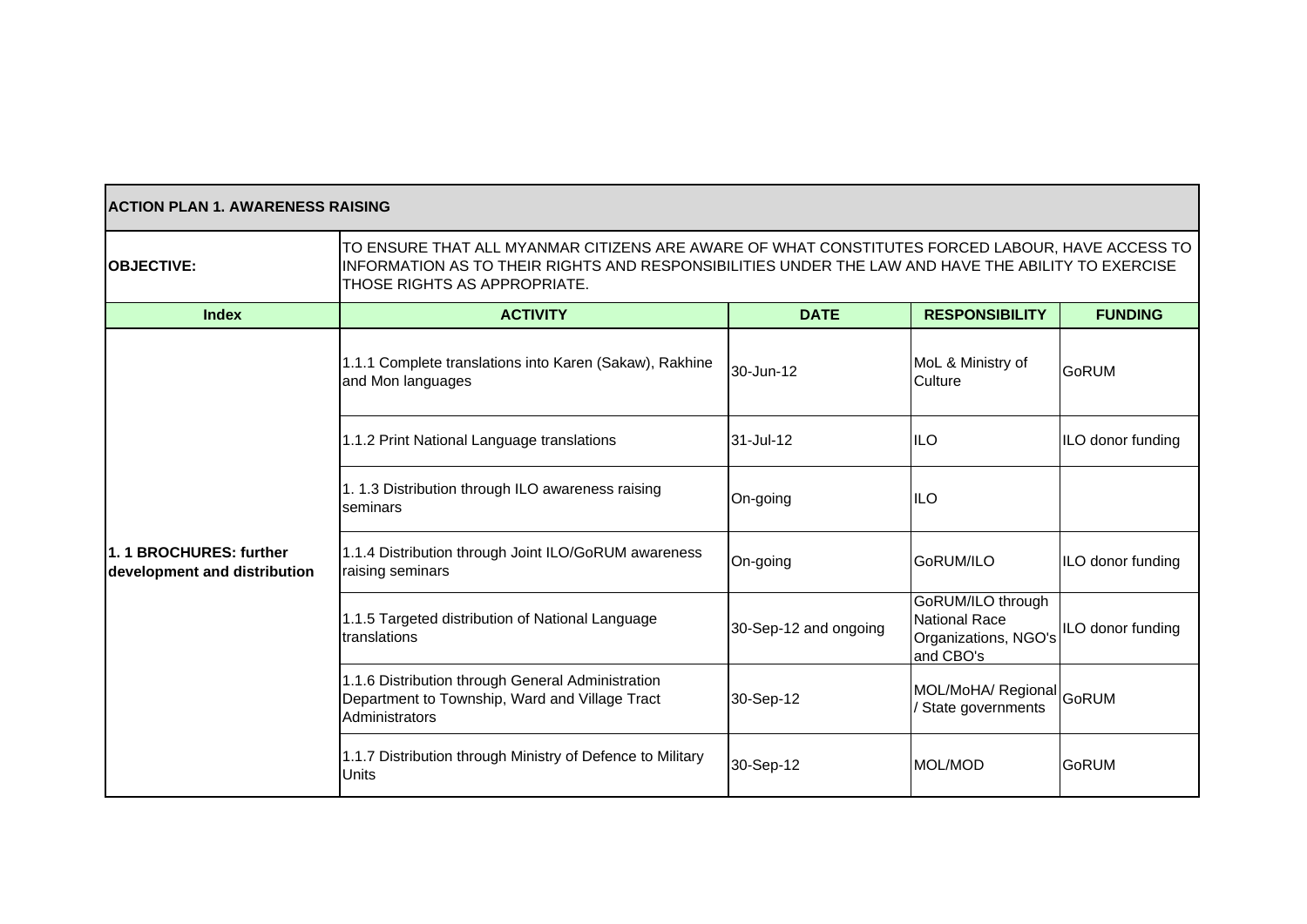| 1.2 AWARENESS THROUGH<br><b>THE MEDIA</b> | 1.2.1 Brochure in appropriate languages reproduced in full 30-Nov-12<br>in local newspapers                                               |                                                    | MOL/M of INFO                                   | <b>GoRUM</b>                                 |
|-------------------------------------------|-------------------------------------------------------------------------------------------------------------------------------------------|----------------------------------------------------|-------------------------------------------------|----------------------------------------------|
|                                           | 1.2.2 Feature articles in National newspapers/journals                                                                                    | On-Going                                           | MOL/M of INFO                                   | <b>GoRUM</b>                                 |
|                                           | 1.2.3 Series of 60 second radio ads in Myanmar and<br>agreed National languages as per brochures                                          | Commencing 1-Dec-12<br>and ongoing                 | ILO/MOL/MIN of<br><b>INFO</b>                   | Subject to ILO<br>obtaining donor<br>funding |
|                                           | 1.2.4 Series of TV ads                                                                                                                    | Commencing 1 Feb 13<br>and ongoing                 | ILO/MOL/MIN of<br><b>INFO</b>                   | Subject to ILO<br>obtaining donor<br>funding |
|                                           | 1.2.5 Key message billboards commissioned at strategic<br>points at Township level nationwide.                                            | Commencing 1 Dec 12<br>and ongoing                 | ILO/MOL/MIN of<br><b>INFO</b>                   | Subject to ILO<br>obtaining donor<br>funding |
| 1.3 TARGETED JOINT<br><b>SEMINARS</b>     | 1.3.1 New round of joint State/Division seminars for all<br>Government Authorities, UN agencies, INGO's and local<br>NGO's in the region  | 1 per month commencing<br>1 July 12                | MOL/ILO/MoHA/Regi<br>onal / state<br>government | Each party carries<br>own costs              |
|                                           | 1.3.2 One off targeted joint seminars for all stakeholders<br>in locations identified by the SWG as hot-spots from<br>Complaints analysis | Commencing 1 Oct 12 and Authorities as<br>on-going | MOL/ILO and other<br>relevant to the<br>issues. | Each party carries<br>own costs              |
|                                           | 1.3.3 Joint presentations to Police new recruit and officer<br>in-service training sessions                                               | Commencing 1 Jul 12 and<br>ongoing                 | MOL/ILO/MoHA                                    | MoHA                                         |
|                                           | 1.3.4 Joint presentations to registered national NGO's                                                                                    | Commencing 1 Sep 12<br>and ongoing                 | <b>MOL/ILO</b>                                  | Each party carries<br>own costs              |
|                                           | 1.3.5 Joint presentations with prior permission to each<br>new Military Academy intake                                                    | Commencing 1 Jan 13 and MOL/ILO/MOD<br>ongoing     |                                                 | Each party carries<br>lown costs             |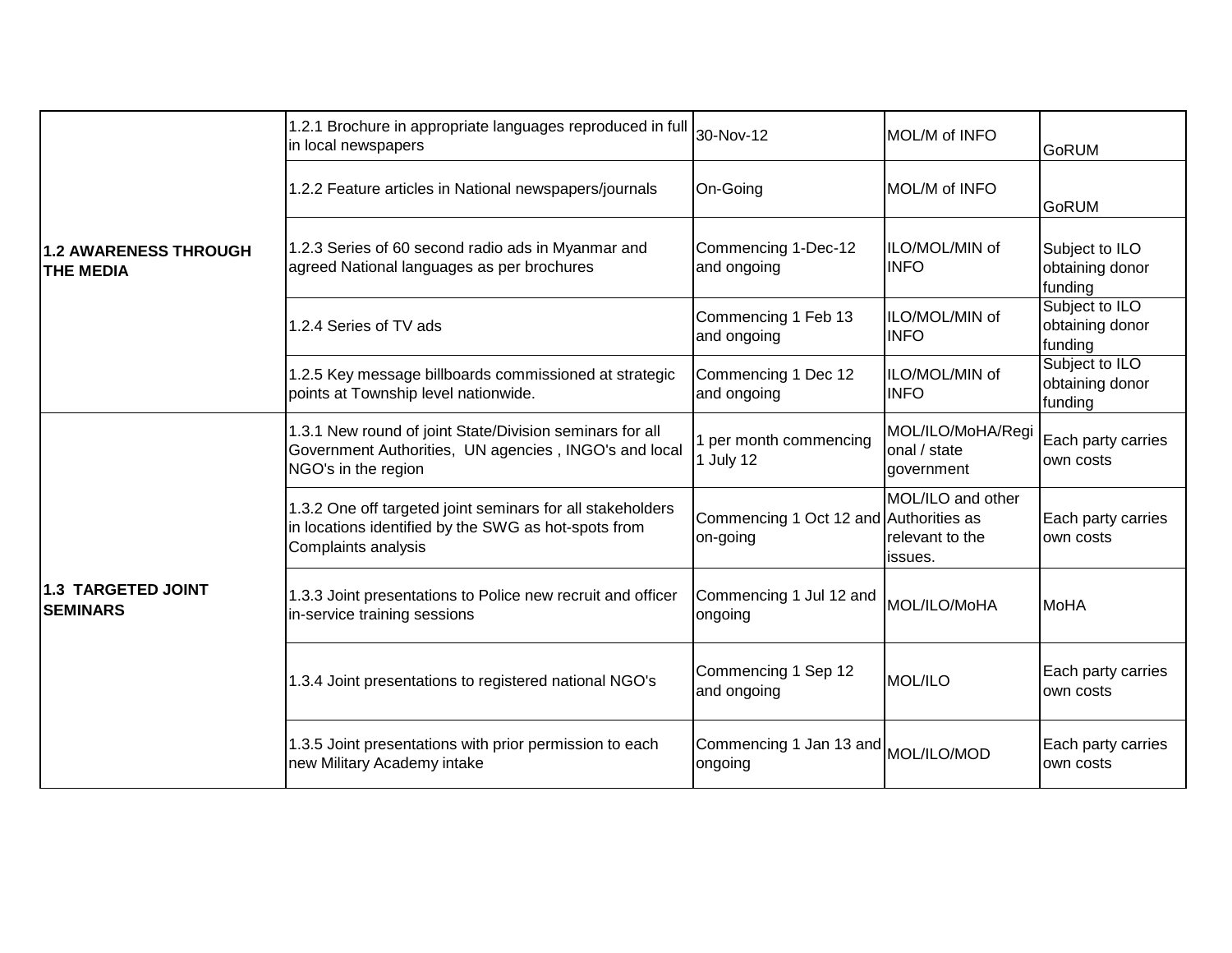|                                       | 1.3.6 Joint presentations with prior permission to<br>Tatmadaw Commanding Officers and other Officer and<br>NCO in service training sessions                                             | Commencing 1 Jan 13 and MOL/ILO/MOD<br>ongoing                          |                             | Each party carries<br>own costs          |
|---------------------------------------|------------------------------------------------------------------------------------------------------------------------------------------------------------------------------------------|-------------------------------------------------------------------------|-----------------------------|------------------------------------------|
|                                       | 1.3.7 Continuation of Joint presentations to Judges and<br>trainee judges in-service training sessions                                                                                   | On-going                                                                | MOL/ILO/Supreme<br>Court    | Each party carries<br>own costs          |
|                                       | 1.3.8 Joint presentations facilitated by SWG to relevant<br>universities, faculties for use in appropriate courses of<br>study.                                                          | Commencing 1 Mar 13<br>and ongoing                                      | MOL/ILO/Min of Ed           | Each party carries<br>lown costs         |
| 1.3 TARGETED JOINT<br><b>SEMINARS</b> | 1.3.9 Joint presentations to National, State and Regional<br>Parliamentarians and Parliamentary<br>Commissions/Committees in agreement with the<br>appropriate parliamentary authorities | Commencing 1 Jan 13 and MOL/ILO<br>ongoing                              |                             | Each party carries<br>own costs          |
|                                       | 1.3.10 Joint presentations/workshops at planned trainings<br>for Labour inspectorate and other labour department staff                                                                   | Commencing 1 Oct 12 and MOL/ILO<br>ongoing                              |                             | <b>MOL</b>                               |
|                                       | 1.3.11 Joint presentations/workshops/TOT training to<br>teachers                                                                                                                         | Commencing 1 April 13<br>and ongoing                                    | MOL/ILO/Min of<br>Education | Each party carries<br>own costs          |
|                                       | 1.3.12 Joint presentations to Fire Service Officers and<br>NCO in service training sessions                                                                                              | Commencing 1 Jan 13 and MOL/ILO/Fire Service<br>ongoing                 |                             | Each party carries<br>own costs          |
| support, as required]                 | 1.4.1 Continuation of ILO one day Workshops and TOT<br>programs for private citizens and CBO rep.                                                                                        | On-going 1-2 per month -<br>in Yangon or the field<br>subject to demand | <b>ILO</b>                  | Subject to<br>continuation of<br>funding |
|                                       | 1.4 ILO WORKSHOPS [with MoL 1.4.2 Half day workshops for Journalists                                                                                                                     | Commencing 1 Sept 12<br>and ongoing as required                         | <b>ILO</b>                  | Subject to<br>continuation of<br>funding |
|                                       | 1.4.3 Presentations to INGO forums                                                                                                                                                       | On-going                                                                | <b>ILO</b>                  | <b>ILO</b>                               |
|                                       | 1.4.4 Training workshops UN agencies, INGO and NGO<br>staff                                                                                                                              | On-going                                                                | <b>ILO</b>                  | ILO/UN<br>agencies/INGO's                |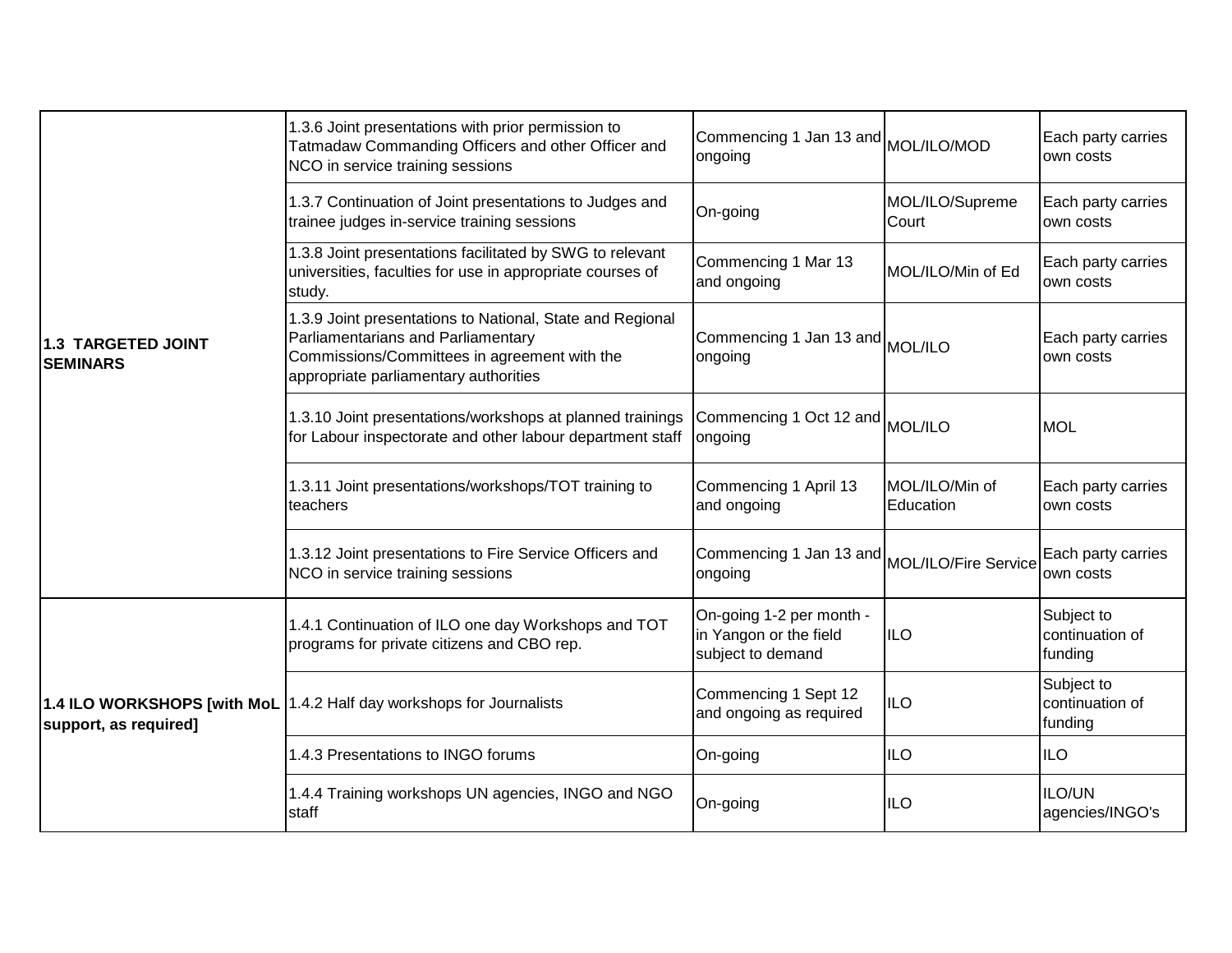| <b>1.5 GoRUM AWARENESS</b><br><b>RAISING [With ILO support, as</b><br>required] | 1.5.1 Issuance in consultation with the SWG of new (SWG<br>approved instructions/) practical guidelines to all<br>Government Departments and Authorities in follow up to<br>the introduction of the Ward and Village Tract<br>Administration Act and its Rules. | Within 60 days of the Act<br>and Rules coming into<br><b>force</b> | <b>SWG</b>                              | <b>MoHA</b>                     |
|---------------------------------------------------------------------------------|-----------------------------------------------------------------------------------------------------------------------------------------------------------------------------------------------------------------------------------------------------------------|--------------------------------------------------------------------|-----------------------------------------|---------------------------------|
|                                                                                 | 1.5.2 Issuance of practical guidelines to all Military<br>personnel on the application of the Ward and Village Tract<br>Administration Act and its Rules.                                                                                                       | Within 60 days of the Act<br>and Rules coming into<br>Iforce       | MOD/SWG                                 | <b>MOD</b>                      |
|                                                                                 | 1.5.3 TOT for selected military personnel for delivery of<br>extended awareness activities                                                                                                                                                                      | Commencing 1 April 13<br>and ongoing                               | MOD/MOL with ILO<br>support as required | <b>MOD</b>                      |
|                                                                                 | 1.5.4 The register of forced labour prosecutions (refer<br>6.4.below) be published for public information on a<br>quarterly basis.                                                                                                                              | 1 June 12 and ongoing                                              | <b>ISWG and Min of</b><br><b>INFO</b>   | Subject to ILO<br>donor funding |
|                                                                                 | 1.5.5 Other activities to be determined                                                                                                                                                                                                                         |                                                                    |                                         |                                 |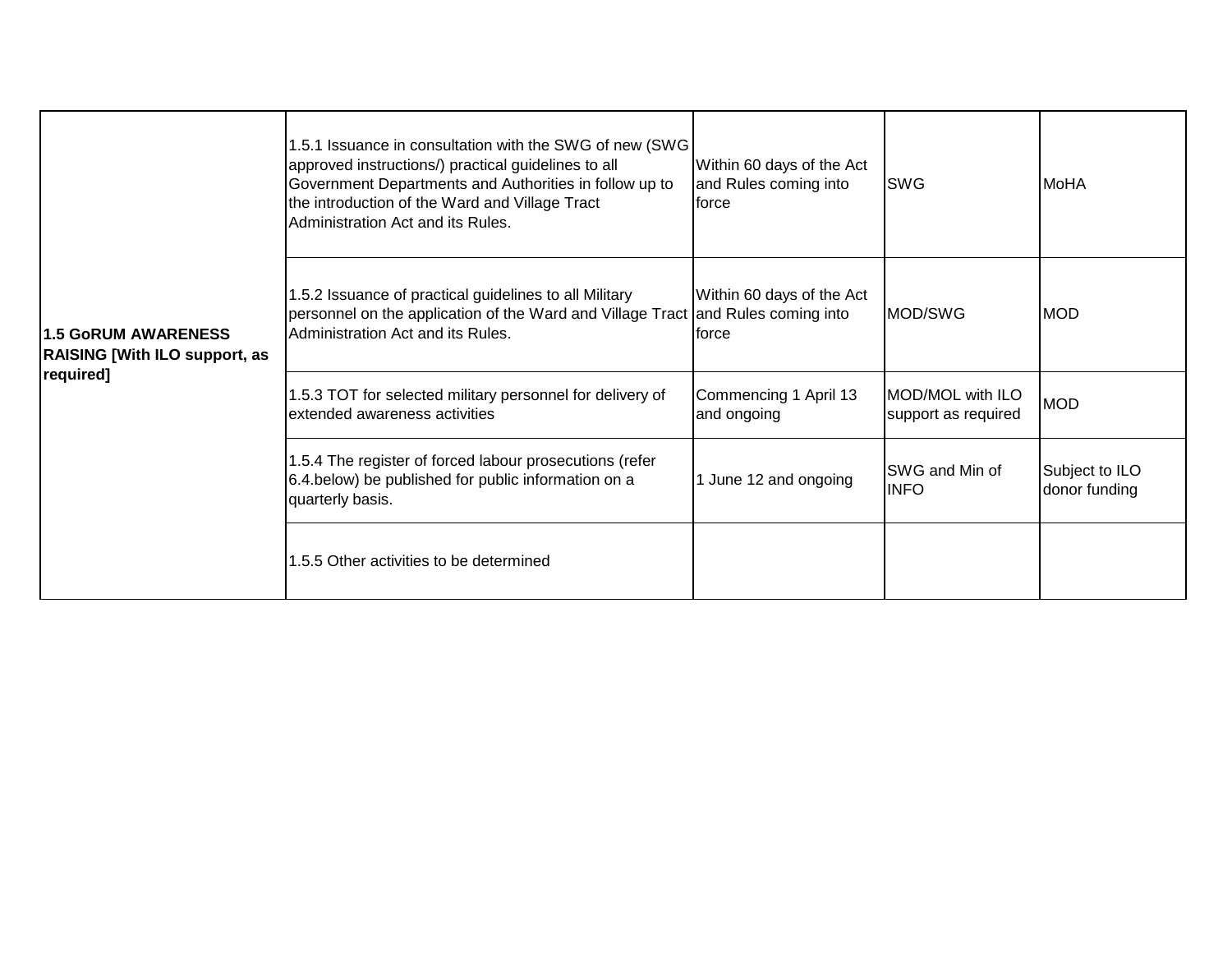| ACTION PLAN: 2. CONTINUED ACTIVITIES UNDER THE SUPPLEMENTARY UNDERSTANDING |                                                                                                                                                                                                                                                  |                                                                                              |                       |                                  |
|----------------------------------------------------------------------------|--------------------------------------------------------------------------------------------------------------------------------------------------------------------------------------------------------------------------------------------------|----------------------------------------------------------------------------------------------|-----------------------|----------------------------------|
| <b>OBJECTIVE:</b>                                                          | TO SUPPORT THE OVERALL STRATEGY FOR THE ELIMINATION OF FORCED LABOUR THROUGH THE EFFECTIVE<br>OPERATION AND USE OF THE COMPLAINTS MECHANISM                                                                                                      |                                                                                              |                       |                                  |
| <b>Index</b>                                                               | <b>ACTIVITY</b>                                                                                                                                                                                                                                  | <b>DATE</b>                                                                                  | <b>RESPONSIBILITY</b> | <b>FUNDING</b>                   |
| 2.1                                                                        | Establish Focal Point Group for the day by day<br>management of cases with representative from MoL,<br>MoD, MoHA ILO with initial membership being the four<br>persons who attended the Turin Training Course April<br>2012.                     | 01-Jul-12                                                                                    | <b>SWG</b>            | Each party carries<br>own costs  |
| 2.2                                                                        | To support the operation of the voluntary facilitators<br>network and to work in collaboration with the local<br>department of labour office ILO appoint 4 local focal points<br>one each in Kalay, Mandalay, Bago and Mawlamyaing<br>Townships. | All to be in place by 1 Aug<br>12                                                            | ILO/MOL               | Donor funding in<br>place        |
| 2.3                                                                        | Review cases submitted, 4 months and older, towards<br>their movement to satisfactory closure                                                                                                                                                    | ILO list submitted by 1 Aug<br>12 to the SWG to review<br>progress no later that 1<br>Dec 12 | ILO/MOL/SWG           | Each party carries<br>own costs  |
| 2.4                                                                        | Analysis of complaint patterns to inform awareness<br>raising/special intervention activities                                                                                                                                                    | 1st list submitted to SWG<br>by 1 Aug 12 and thereafter<br>to each formal SWG<br>review      | ILO/MOL/SWG           | <b>ILO</b>                       |
| 2.5                                                                        | Introduce a Forced Labour public Hot-Line                                                                                                                                                                                                        | Target Launch 1 Mar 13                                                                       | <b>MOL/ILO</b>        | Subject to ILO<br>donor funding. |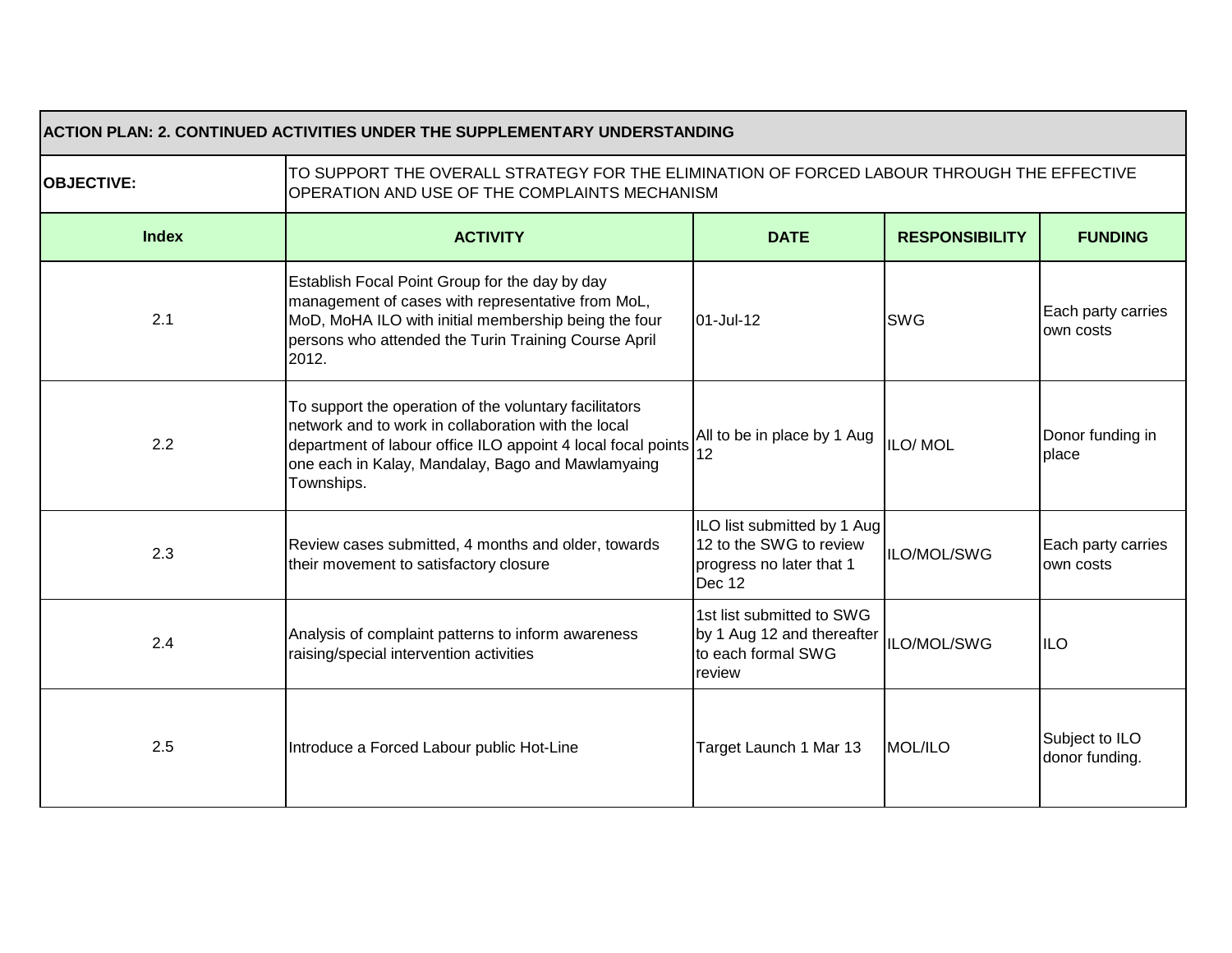# **ACTION PLAN 3: UNDERTAKE INVESTIGATION AND TAKE NECESSARY REMEDIAL ACTION IN RESPECT OF UNANSWERED ALLEGATIONS AS DOCUMENTED IN THE COMMENTS OF ILO SUPERVISORY BODIES**

| <b>OBJECTIVE:</b> | TO SATISFACTORY FULLFIL LEGAL REQUIREMENTS UNDER ILO SUPERVISORY MECHANISM                                                                                             |                               |                                |                                                                                                                |
|-------------------|------------------------------------------------------------------------------------------------------------------------------------------------------------------------|-------------------------------|--------------------------------|----------------------------------------------------------------------------------------------------------------|
| <b>Index</b>      | <b>ACTIVITY</b>                                                                                                                                                        | <b>DATE</b>                   | <b>RESPONSIBILITY</b>          | <b>FUNDING</b>                                                                                                 |
| 3.1               | Schedule of as yet unanswered allegations contained in<br>Committee of Experts' comments to be developed by<br>category, geographic location and alleged perpetrators. | <b>By 1 Nov 12</b>            | ILO HQ Standards<br>Department | <b>IILO</b>                                                                                                    |
| 3.2               | SWG sub committee/ Focal Point Group to review<br>schedule and propose a joint investigation procedure and<br>timetable                                                | By 1 Jan 13                   | <b>SWG Sub-committee</b>       | Each party carries<br>own costs                                                                                |
| 3.3               | SWG to adopt procedure and timetable and initiate<br>commencement.                                                                                                     | By 1 Feb 13                   | <b>SWG</b>                     | Investigation costs<br>covered by party<br>under investigation<br>possibly<br>supplemented by<br>donor funding |
| 3.4               | SWG to receive investigation reports as each investigation On-going<br>completed and initiate remedial action as appropriate                                           |                               | <b>SWG</b>                     | Each party carries<br>own costs                                                                                |
| 3.5               | Reports on process and outcomes to be submitted to<br>responsible ILO supervisory body                                                                                 | As requested and on-going MOL |                                | <b>MOL</b>                                                                                                     |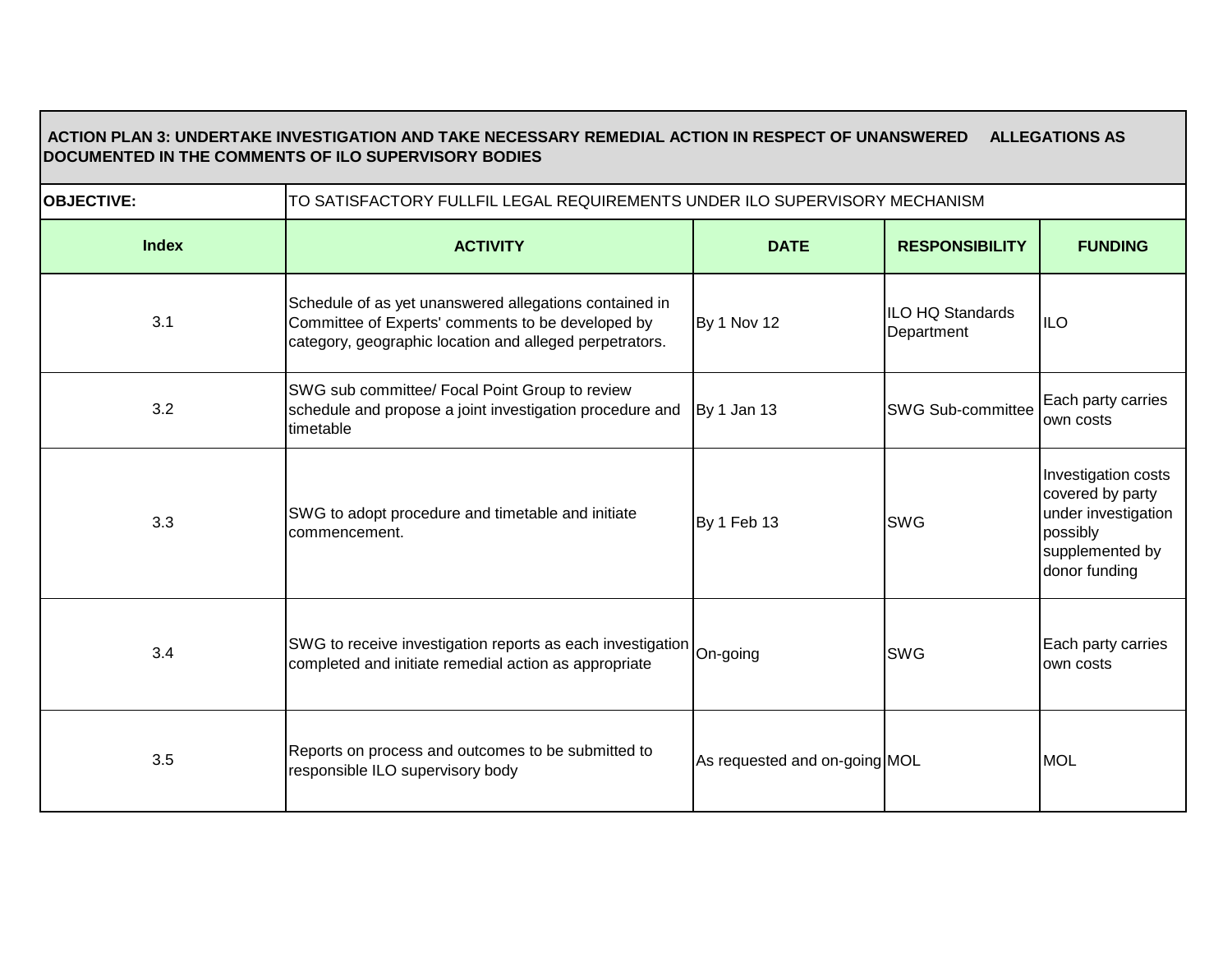### **ACTION PLAN 4 :**

#### SPECIFIC ACTIVITIES IN POLICY AREAS AND CATEGORIES OF WORK IDENTIFIED AS ACTUAL OR POTENTIAL CAUSES OF THE USE OF FORCED LABOUR

**OBJECTIVE:** 

## TO PROVIDE FOR SUSTAINABLE POLICY AND SOUND PRACTICE WITHOUT RECOURSE TO FORCED LABOUR

## **4 A: FORCED LABOUR DIRECTLY OR INDIRECTLY ASSOCIATED WITH PUBLIC WORKS AND MAJOR CONSTRUCTION PROJECTS INCLUDING SEZ's**

| <b>Index</b> | <b>ACTIVITY</b>                                                                                                                                                                                                                                                                                                                                                                                                                                                                                       | <b>DATE</b>                                                | <b>RESPONSIBILITY</b>                                      | <b>FUNDING</b>                         |
|--------------|-------------------------------------------------------------------------------------------------------------------------------------------------------------------------------------------------------------------------------------------------------------------------------------------------------------------------------------------------------------------------------------------------------------------------------------------------------------------------------------------------------|------------------------------------------------------------|------------------------------------------------------------|----------------------------------------|
| 4A1          | List of major public works and construction projects to be<br>developed.                                                                                                                                                                                                                                                                                                                                                                                                                              | By 01 Nov 12                                               | <b>SWG</b>                                                 | Each carries their<br>own cost         |
| 4A2          | Government focal point (Project labour officer) to be<br>appointed in Kyaukphyu SEZ as is the case in Dawei and<br>Thilawa SEZs).                                                                                                                                                                                                                                                                                                                                                                     | On Project<br>commencement                                 | <b>MOL</b>                                                 | <b>MOL</b>                             |
| 4A3          | Special awareness raising seminars to be held for<br>Management and supervisory staff of project principal,<br>contractors and subcontractors, associated Government<br>Authorities (Military and Civilian) and local communities                                                                                                                                                                                                                                                                     | Within 90 days of<br>Government focal point<br>appointment | ILO/SWG                                                    | Costs covered by<br>Project Principal. |
| 4A4          | Local community groups to be established for liaison and<br>consultation throughout the length of each identified<br>project                                                                                                                                                                                                                                                                                                                                                                          | Within 60 days of<br>Government focal point<br>appointment | Project Principal/<br>State / regional<br>Government / MoL | Costs covered by<br>Project Principal. |
| 4A5          | In each SEZ's and major construction project a tripartite<br>consultative committee will be formed with equal<br>representation of the Project Principal and the Workers<br>and/or their Registered Organisation(s), chaired by the<br>Government Focal Point which in addition to working<br>together on Labour related issues for the effective<br>undertaking of project activities shall monitor labour<br>practices in and associated with the project to ensure an<br>absence of forced labour. | Within 60 days of<br>Government focal point<br>appointment | SEZ's management<br>committee/MOL/Proj<br>ect Principal/   | Costs covered by<br>Project Principal. |
| 4A6          | Each SEZ's Project Focal Point and responsible township<br>labour officers shall report to the SWG through the MoL<br>on their activities for review and appropriate responses.                                                                                                                                                                                                                                                                                                                       | For each meeting of the<br>SWG                             | SWG/MOL/Gov.<br>project Focal Point                        | <b>MOL</b>                             |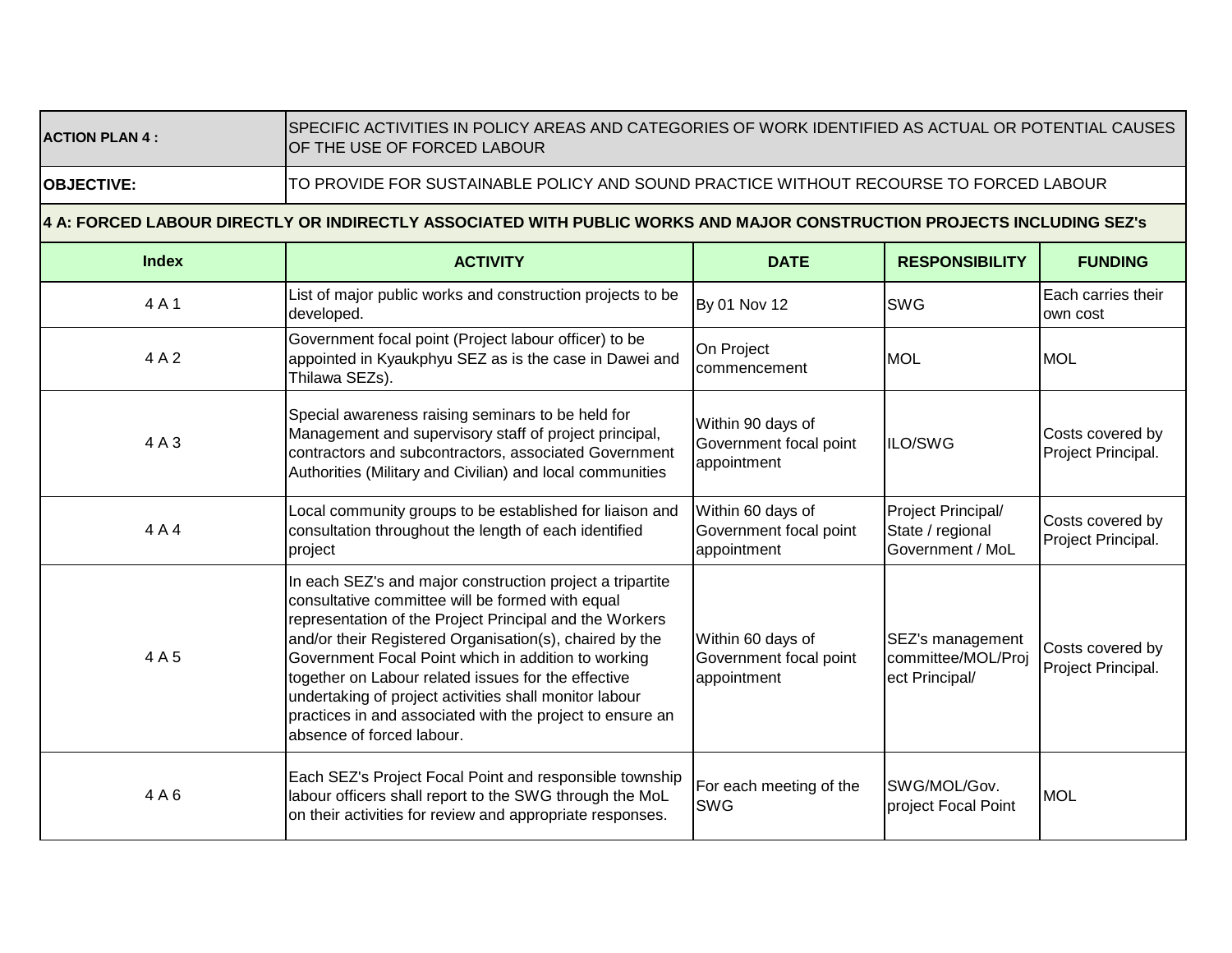| 4 B: FORCED LABOUR DIRECTLY OR INDIRECTLY ASSOCIATED WITH ENERGY PROJECTS. |                                                                                                                                                                                                                |                                                                 |                                      |                                        |
|----------------------------------------------------------------------------|----------------------------------------------------------------------------------------------------------------------------------------------------------------------------------------------------------------|-----------------------------------------------------------------|--------------------------------------|----------------------------------------|
| <b>Index</b>                                                               | <b>ACTIVITY</b>                                                                                                                                                                                                | <b>DATE</b>                                                     | <b>RESPONSIBILITY</b>                | <b>FUNDING</b>                         |
| 4 B 1                                                                      | List of major energy projects including pipelines to be<br>developed.                                                                                                                                          | By 01 Nov 12                                                    | <b>SWG</b>                           | Each carries their<br>own cost         |
| 4 B 2                                                                      | SEZ project officers and / or township labour officers shall At the commencement of<br>be responsible for major project liaison activities.                                                                    | the project                                                     | <b>MOL</b>                           | <b>MOL</b>                             |
| 4 B 3                                                                      | Special awareness raising seminars to be held for<br>Management and supervisory staff of project principal,<br>contractors and subcontractors and associated<br>Government Authorities (Military and Civilian) | Within 30 days of the<br>comfirmation of 4 B 2                  | SWG/MOL/ILO/Min<br>of Energy         | Costs covered by<br>Project Principal. |
| 4 B 4                                                                      | Special joint awareness raising seminars to be held for<br>residents (village community committees) affected by<br>and/or in proximity to the project activities.                                              | To be commenced within<br>60 days of the completion<br>of $4B2$ | MOL/ILO/Project<br>Principal         | Costs covered by<br>Project Principal. |
| 4B5                                                                        | Each Project Government Focal Point shall report to the<br>SWG on their activities for review and appropriate<br>responses.                                                                                    | For each meeting of the<br><b>SWG</b>                           | SWG / MOL/Gov.<br><b>Focal Point</b> | <b>MOL</b>                             |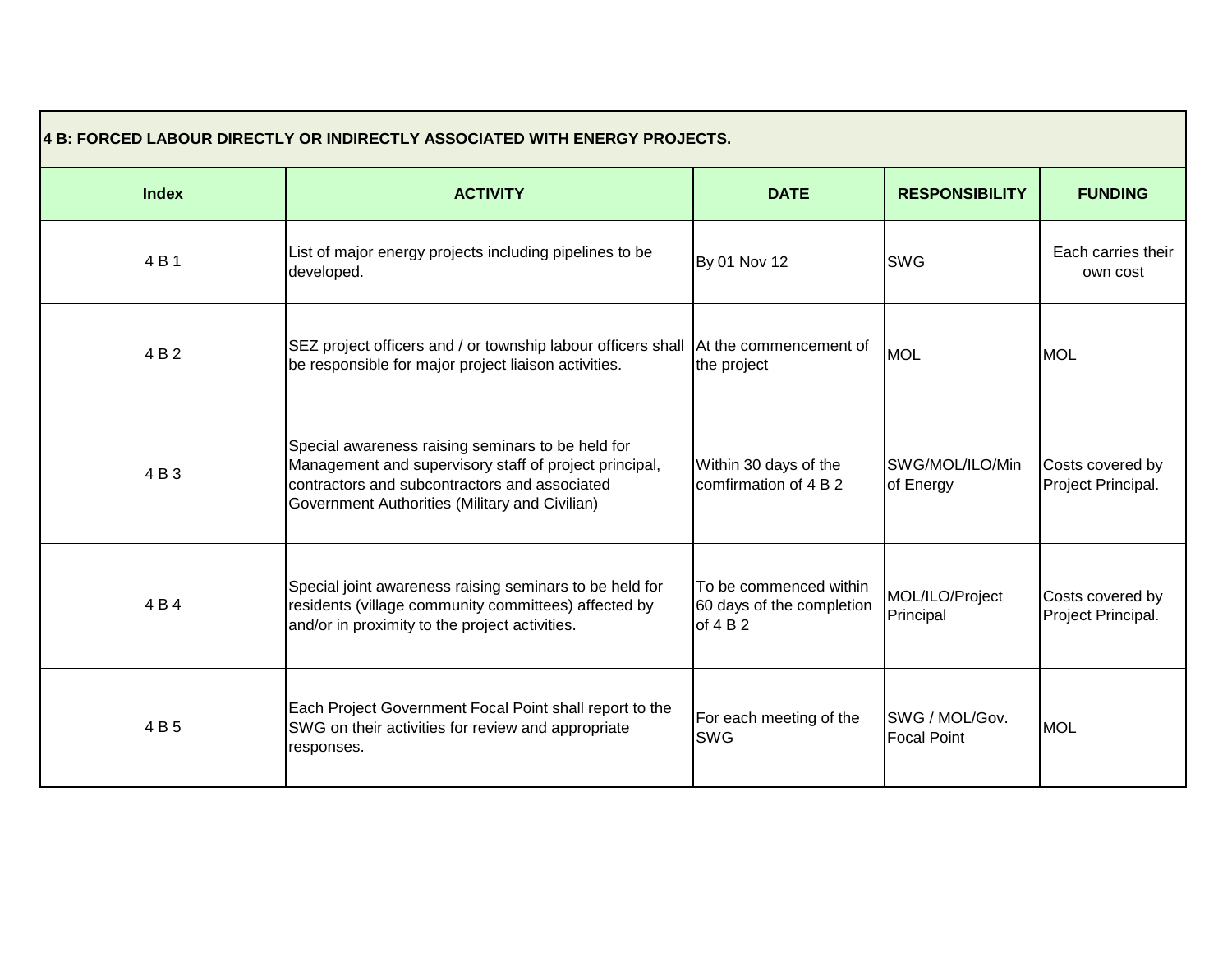|              | 4 C: FORCED LABOUR RESULTING FROM THE ABSENCE OF LOCAL LEVEL FUNDING                                                                                                                                                                                                           |                                                                                                                                                            |                                                                |                                  |
|--------------|--------------------------------------------------------------------------------------------------------------------------------------------------------------------------------------------------------------------------------------------------------------------------------|------------------------------------------------------------------------------------------------------------------------------------------------------------|----------------------------------------------------------------|----------------------------------|
| <b>Index</b> | <b>ACTIVITY</b>                                                                                                                                                                                                                                                                | <b>DATE</b>                                                                                                                                                | <b>RESPONSIBILITY</b>                                          | <b>FUNDING</b>                   |
| 4 C 1        | Specific guidelines for Township, Ward and Village tract<br>Administrators developed for their understanding of the<br>forced labour definition, procedure for funding and the<br>engagement of workers for necessary local project<br>activities.                             | For distribution: in parallel<br>with the rules on the Ward<br>and Village Tract<br>administration Act or 1<br>September 2012<br>whichever is the earliest | Drafting: MoL/MoHA/<br><b>ILO</b><br><b>Distribution: MoHA</b> | Each party carries<br>own costs  |
| 4 C 2        | Joint MOL/ILO presentations to any planned in-service<br>training sessions for District, Township, Ward and/or<br>village tract administrators with reference to the previously<br>issued instructions / guidelines (refer Action Plan 1.5.1.                                  | On-going                                                                                                                                                   | MOL/MoHA/ILO                                                   | <b>MoHA</b>                      |
| 4 C 3        | Reporting requirement for Township Administrators in<br>respect of complaints received alleging forced labour for<br>submission to SWG through the appropriate channel.                                                                                                        | 01-Nov-12                                                                                                                                                  | MoHA / State /<br>regional Government                          | <b>MoHA</b>                      |
| 4 C 4        | State or Regional Audit Offices to undertake random<br>audits of local project activity, funds utilization and<br>employment practices with those reports together with<br>advice as to any remedial action taken provided to the<br>SWG on request and on case by case basis. | Procedure to be in place<br>by 1 Mar 13                                                                                                                    | <b>SWG/National Audit</b><br>Office/MOD Audit<br>Office        | Regional Audit<br><b>Offices</b> |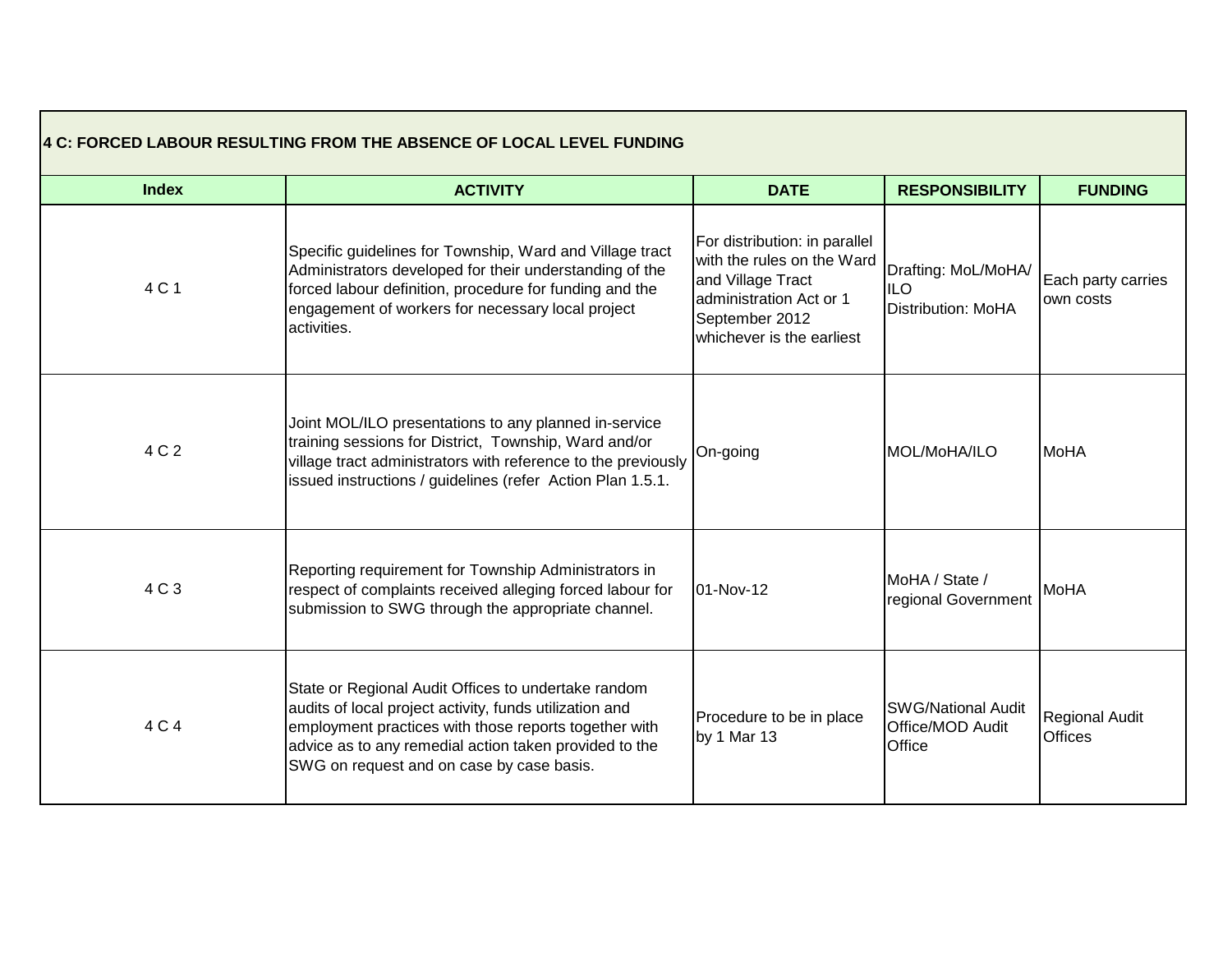| 4 D: FORCED RECRUITMENT INTO THE DEFENCE SERVICES AND MILITIA                |                                                                                                                                                                                                                                                                                                    |                                       |                       |                                |  |
|------------------------------------------------------------------------------|----------------------------------------------------------------------------------------------------------------------------------------------------------------------------------------------------------------------------------------------------------------------------------------------------|---------------------------------------|-----------------------|--------------------------------|--|
| <b>Index</b>                                                                 | <b>ACTIVITY</b>                                                                                                                                                                                                                                                                                    | <b>DATE</b>                           | <b>RESPONSIBILITY</b> | <b>FUNDING</b>                 |  |
| 4 D 1                                                                        | Instructions to be issued to all Defence services units<br>reconfirming military regulation that recruitment into the<br>military is voluntary and that any breach of this regulation<br>will be the subject of criminal prosecution                                                               | By 1 July 12                          | <b>MOD</b>            | <b>MOD</b>                     |  |
| 4 D 2                                                                        | All recruits to sign a declaration that their recruitment is<br>voluntary in the presence of the Commanding Officer of<br>their Basic Training Camp prior to commencement of<br>training. The Commanding Officer to co-sign verifying that<br>the recruit understood the declaration he is making. | Policy introduced by 1 July MOD<br>12 |                       | <b>MOD</b>                     |  |
| 4 D 3                                                                        | Investigation to be undertaken in respect of any recruit<br>declaring his recruitment involuntary with a summary<br>report of the outcome of each such investigation submitted<br>to the SWG                                                                                                       | On-going                              | <b>MOD</b>            | <b>MOD</b>                     |  |
| 4 D 4                                                                        | In the event that any declaration of voluntary recruitment is<br>proven to have been gained by application of threat or<br>physical assault or by trick all responsible personnel will<br>be the subject of criminal prosecution                                                                   | On-going                              | <b>MOD</b>            | <b>MOD</b>                     |  |
| 4 D 5                                                                        | Militia group leaders to be included in general and targeted<br>awareness raising seminars under Action Plan 1 with the<br>approval of the Government Peace Negotiating authorities                                                                                                                | On-going                              | MOL/MOD/ILO           | Each party covers<br>own costs |  |
| 4 E: UNDERAGE (UNDER 18 YEARS) RECRUITMENT INTO DEFENCE SERVICES AND MILITIA |                                                                                                                                                                                                                                                                                                    |                                       |                       |                                |  |
| See separate action plan No: 5                                               |                                                                                                                                                                                                                                                                                                    |                                       |                       |                                |  |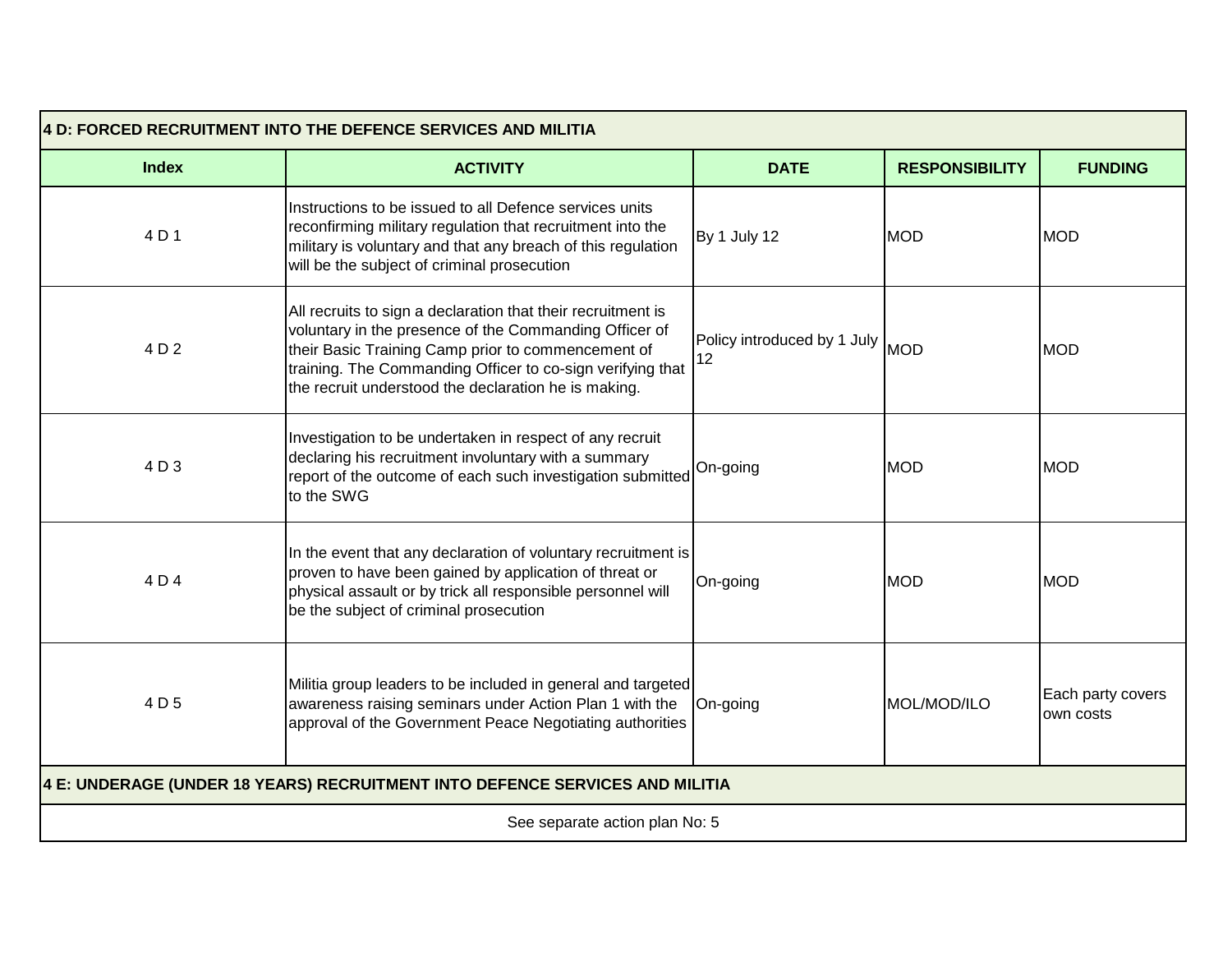| 4 F: HUMAN TRAFFICKING FOR FORCED LABOUR |                                                                                                                                                                                                                                                                           |                                                             |                                                       |                                                                  |
|------------------------------------------|---------------------------------------------------------------------------------------------------------------------------------------------------------------------------------------------------------------------------------------------------------------------------|-------------------------------------------------------------|-------------------------------------------------------|------------------------------------------------------------------|
| <b>Index</b>                             | <b>ACTIVITY</b>                                                                                                                                                                                                                                                           | <b>DATE</b>                                                 | <b>RESPONSIBILITY</b>                                 | <b>FUNDING</b>                                                   |
| 4 F 1                                    | ILO representative to be appointed to the COMMIT Task<br>Force                                                                                                                                                                                                            | By 1 July 12                                                | <b>MoHA</b>                                           | Each party covers<br>own costs                                   |
| 4 F 2                                    | Trafficking for forced labour complaints received under the<br>SU to be received by the Government WG for the<br>elimination of forced labour and referred to the Anti<br>Human Trafficking WG for investigation with outcomes<br>being reported back.                    | By 1 July 12                                                | <b>SWG/AHTTF</b>                                      | Each party covers<br>own costs                                   |
| 4F3                                      | Activities under this strategy related or connected to<br>Human Trafficking for forced labour and Underage<br>recruitment to be integrated into the Anti-Human<br>Trafficking Action Plan.                                                                                | By 1 Nov 12                                                 | <b>AHTTF/MOL/ILO</b>                                  | Each party covers<br>own costs                                   |
| 4 G: FORCE/BONDED CHILD LABOUR           |                                                                                                                                                                                                                                                                           |                                                             |                                                       |                                                                  |
| <b>Index</b>                             | <b>ACTIVITY</b>                                                                                                                                                                                                                                                           | <b>DATE</b>                                                 | <b>RESPONSIBILITY</b>                                 | <b>FUNDING</b>                                                   |
| 4 G 1                                    | Announcement of Government consideration for the<br>ratification of Convention 182 on the worst forms of child<br>labour                                                                                                                                                  | By 1 September 12                                           | MOL/GoRUM /MoL/<br><b>Attorney Gen</b><br>Office/MoSW |                                                                  |
| 4 G 2                                    | Consideration be given to the introduction of an<br>International Programme for the Elimination of Child<br>Labour (IPEC) project into Myanmar based on IPEC<br>provided concept documentation to support the<br>Government in addressing the worst forms of child labour | Concept document<br>provided by IPEC by 31<br>December 2012 | MOL/ILO IPEC                                          | Subject to agreed<br>position and<br>availability of<br>finance. |
| 4 G 3                                    | Awareness raising activity and media activity under Action<br>Plan 1 to include specific information on forced child and<br>bonded labour.                                                                                                                                | On-going                                                    | MOL/ILO/Min of INFO As per general                    | awareness raising                                                |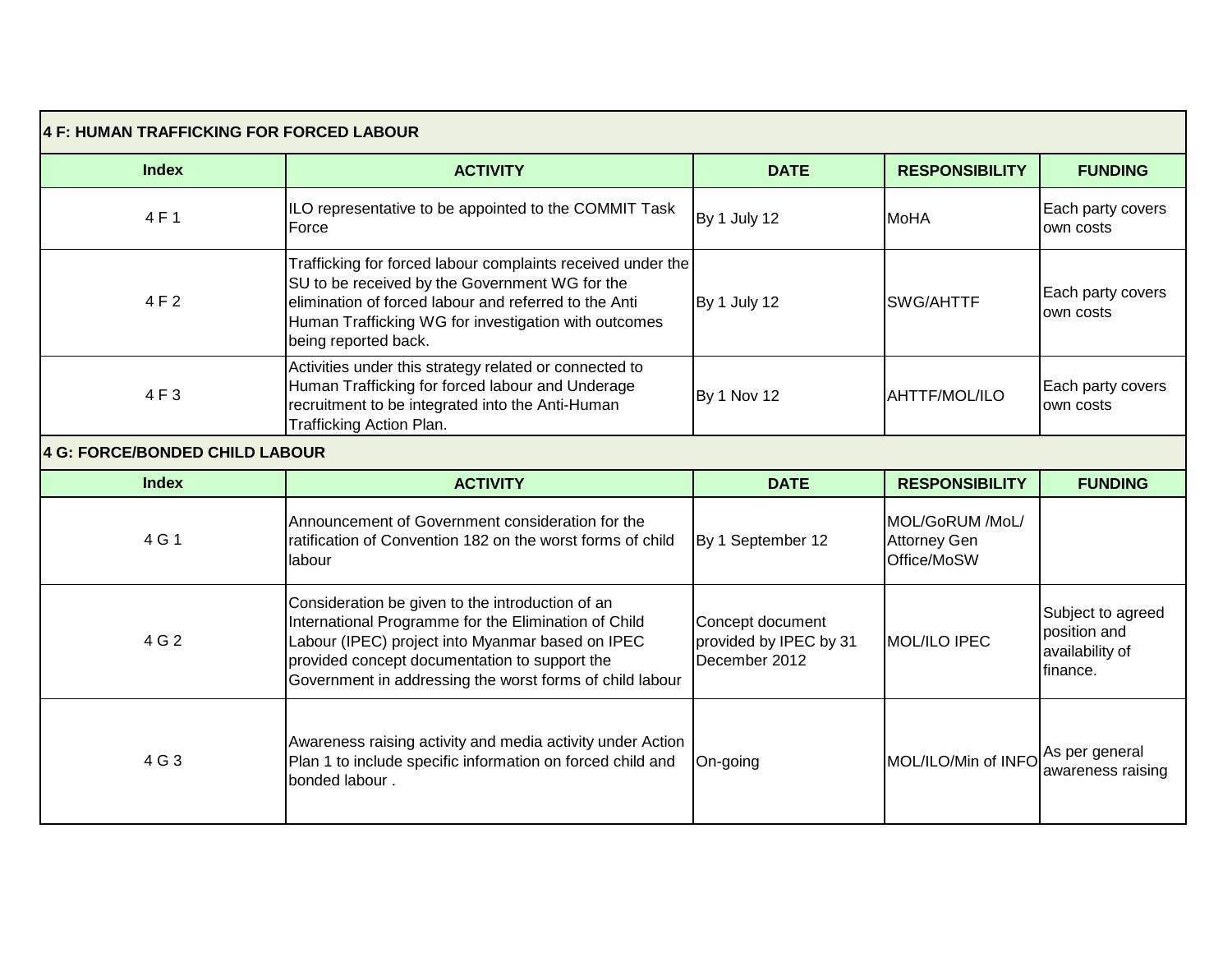| 4 H: FORCED LABOUR IN THE PRIVATE SECTOR INCLUDING IN DOMESTIC WORK |                                                                                                                                                                                                                                                                          |                                                               |                       |                                     |  |
|---------------------------------------------------------------------|--------------------------------------------------------------------------------------------------------------------------------------------------------------------------------------------------------------------------------------------------------------------------|---------------------------------------------------------------|-----------------------|-------------------------------------|--|
| <b>Index</b>                                                        | <b>ACTIVITY</b>                                                                                                                                                                                                                                                          | <b>DATE</b>                                                   | <b>RESPONSIBILITY</b> | <b>FUNDING</b>                      |  |
| 4H1                                                                 | Workshops with RUMFCCI and Registered Employer<br>Organisations Nationally and Regionally                                                                                                                                                                                | Commencing 1 Oct 12 and ILO/MoL<br>ongoing as required        |                       | Each party covers<br>own costs      |  |
| 4 H 2                                                               | Workshops with Registered Worker Organisations<br>Nationally and Regionally                                                                                                                                                                                              | Commencing 1 Jan 13 and ILO/MoL<br>ongoing as required        |                       | Each party covers<br>own costs      |  |
| 4H3                                                                 | Awareness raising activity and media activity under Action<br>Plan 1 to include specific information on forced labour in<br>domestic sector.                                                                                                                             | On-going                                                      | MOL/ILO/Min of INFO   | As per general<br>awareness raising |  |
|                                                                     | 4 I : THE USE, BY THE DEFENCE SERVICE, OF CIVILIAN (OR CONVICT) PORTERS PARTICULARLY IN CONFLICT ZONES.                                                                                                                                                                  |                                                               |                       |                                     |  |
| <b>Index</b>                                                        | <b>ACTIVITY</b>                                                                                                                                                                                                                                                          | <b>DATE</b>                                                   | <b>RESPONSIBILITY</b> | <b>FUNDING</b>                      |  |
| 411                                                                 | The policy for the non-use of civilians as porters in conflict<br>zones be confirmed with all operational units, publicized<br>and strictly enforced.                                                                                                                    | Immediate and on-going                                        | <b>MOD</b>            | <b>MOD</b>                          |  |
| 412                                                                 | Practical guidance for the voluntary contracting of civilian<br>porters and or civilian modes of transport for the<br>transportation of supplies and equipment in non-conflict<br>environments provided to operational units.                                            | By 1 Oct 12                                                   | <b>MOD</b>            | MOD/GoRUM                           |  |
| 413                                                                 | The policy for the non-use of convicted convicts as porters<br>in both conflict and non-conflict zones be confirmed and<br>applied                                                                                                                                       | Immediate and on-going                                        | <b>MOD</b>            | <b>MOD</b>                          |  |
| 414                                                                 | The draft Prisons Act incorporating the proposals out of<br>consultation undertaken with ILO experts to ensure<br>compliance with C29 and incorporating inputs from other<br>International Organizations to ensure compliance with<br>International Standards be enacted | As soon as possible and<br>after appropriate<br>consultation. | MoHA/GoRUM            | Each party covers<br>own costs      |  |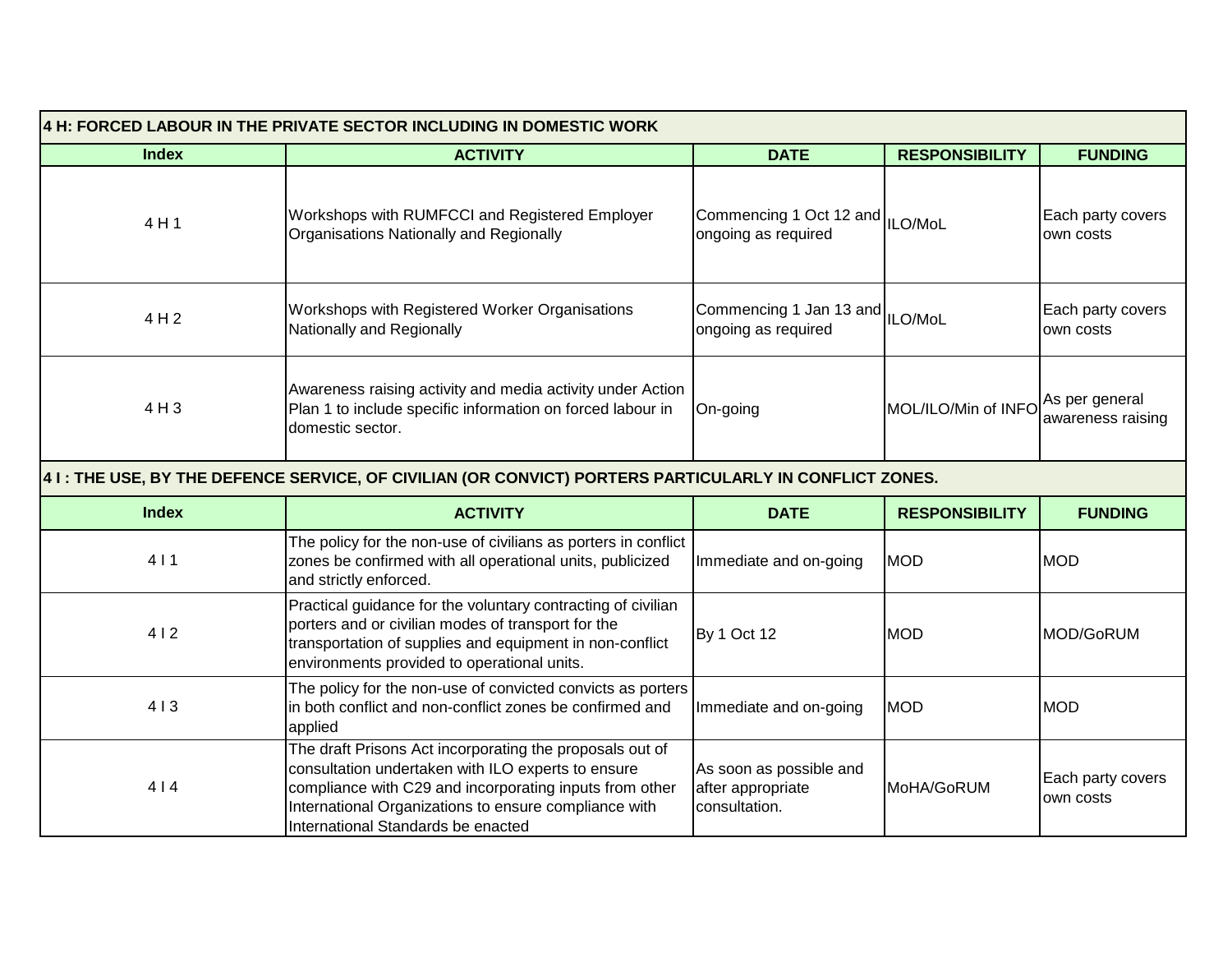| 4 J: THE FORCED USE BY THE DEFENCE SERVICES AND CIVILIAN AUTHORITIES OF CIVILIANS ON GUARD AND/ OR SENTRY DUTY |                                                                                                                                                                                                                                                                                                                           |             |                       |                                                       |
|----------------------------------------------------------------------------------------------------------------|---------------------------------------------------------------------------------------------------------------------------------------------------------------------------------------------------------------------------------------------------------------------------------------------------------------------------|-------------|-----------------------|-------------------------------------------------------|
| <b>Index</b>                                                                                                   | <b>ACTIVITY</b>                                                                                                                                                                                                                                                                                                           | <b>DATE</b> | <b>RESPONSIBILITY</b> | <b>FUNDING</b>                                        |
| 4 J 1                                                                                                          | The principle that civilians shall not be forced to undertake<br>work in support of military activity be formally confirmed<br>with appropriate instructions issued and publicized noting<br>the definition of forced labour contained in the Ward and<br>Village Tract Administration Act and the exemptions<br>thereto. | By 1 Oct 12 | MOD/Min of INFO       | Each party covers<br>own costs                        |
| 4 J 2                                                                                                          | Practical Guidance be available to operational units and<br>local authorities for the voluntary contracting of civilians to<br>undertake military and community support activities<br>including sentry or guard duty in non-conflict<br>environments.                                                                     | By 1 Oct 12 | MOD / MoHA            | Each party covers<br>own costs                        |
| 4J3                                                                                                            | Persons accused of breach of the above principle to be<br>the subject of criminal forced labour prosecution                                                                                                                                                                                                               | On-going    | MOD/Police            | Each party covers<br>own costs                        |
| 4 J 4                                                                                                          | SWG guidelines on the difference between forced labour<br>and voluntary community work be developed and<br>distributed to all Township, Ward and Village Tract<br>administrators                                                                                                                                          | By 1 Dec 12 | ILO/SWG/MoHA          | GoRUM - supported<br>by donor funding as<br>available |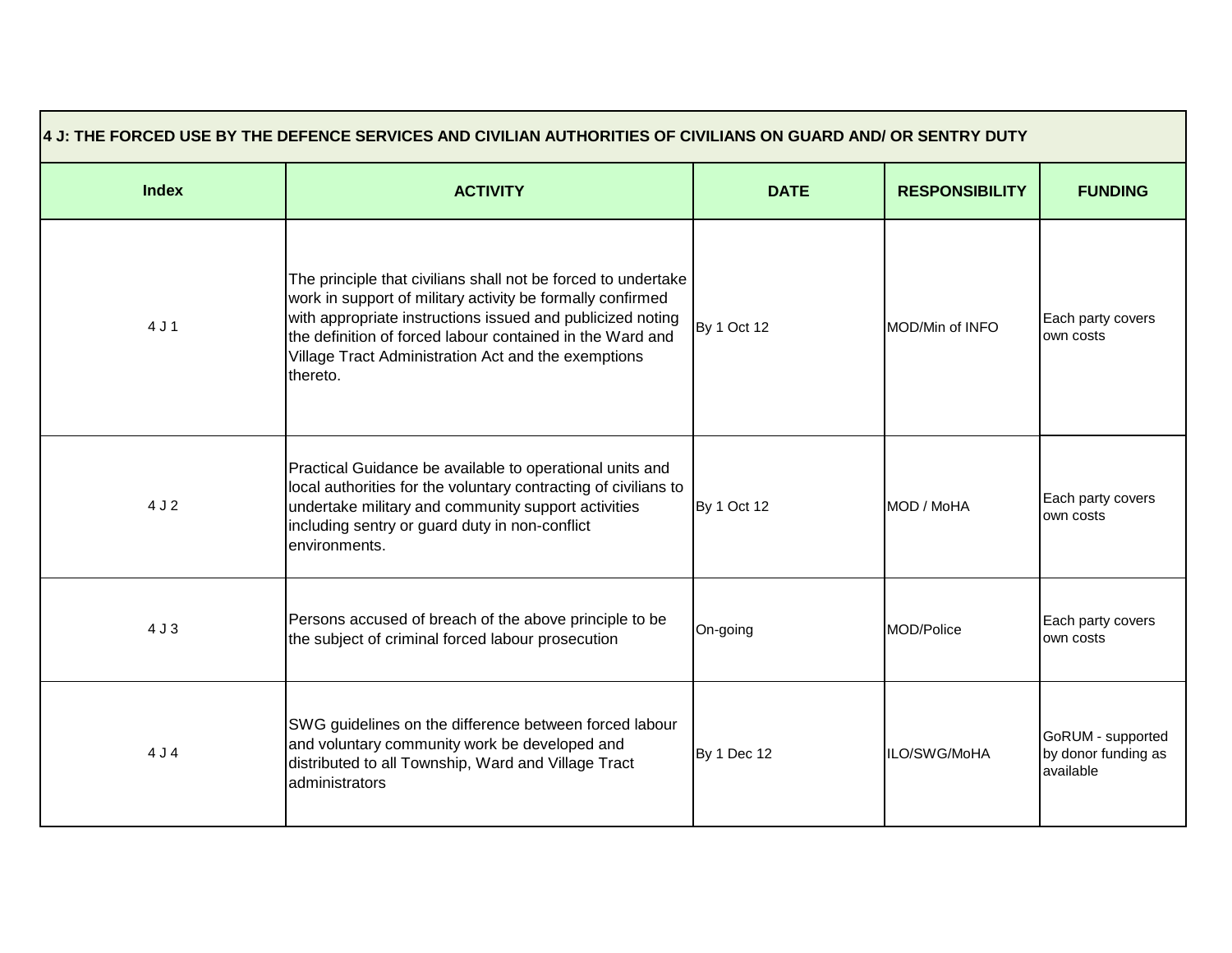| 4 K: FORCED LABOUR IMPOSED THROUGH LAND ACQUISITION/CONFISCATION ACTIVITY                                                                                                                                                                                                                                                                                        |                                                                                                                                                                                                                                                                                                                |                                       |                                                                      |                                                       |
|------------------------------------------------------------------------------------------------------------------------------------------------------------------------------------------------------------------------------------------------------------------------------------------------------------------------------------------------------------------|----------------------------------------------------------------------------------------------------------------------------------------------------------------------------------------------------------------------------------------------------------------------------------------------------------------|---------------------------------------|----------------------------------------------------------------------|-------------------------------------------------------|
| <b>Index</b>                                                                                                                                                                                                                                                                                                                                                     | <b>ACTIVITY</b>                                                                                                                                                                                                                                                                                                | <b>DATE</b>                           | <b>RESPONSIBILITY</b>                                                | <b>FUNDING</b>                                        |
| 4 K 1                                                                                                                                                                                                                                                                                                                                                            | Support to be provided for the on-going development and<br>application of the Agricultural Land Law and Fallow land and<br>Waste Land Management Law providing enhanced security of<br>land users' rights.                                                                                                     | Immediate and on-going                | <b>SWG</b>                                                           | Each party covers<br>own costs                        |
| 4 K 2                                                                                                                                                                                                                                                                                                                                                            | Policy for the payment of realistic compensation or provision of<br>alternative land use rights in cases of authorized land<br>acquisition be confirmed, with instructions issued and publicized                                                                                                               | 01-Aug-12                             | Relevant<br>Government<br>Authorities with the<br>support of the SWG | Each party covers<br>own costs                        |
| 4 K 3                                                                                                                                                                                                                                                                                                                                                            | Policy confirmation and distribution of publicized instructions<br>recognizing that the acquisition of land by and for any party with<br>the subsequent imposition of rent, in cash or kind, on the<br>traditional occupier under threat of losing traditional land usage<br>rights constitutes forced labour. | 01-Aug-12                             | Relevant<br>Government<br>Authorities with the<br>support of the SWG | Each party covers<br>own costs                        |
|                                                                                                                                                                                                                                                                                                                                                                  | 4 L: FORCED LABOUR ASSOCIATED WITH THE MINISTRY OF DEFENCE SELF-SUFFICIENCY POLICY                                                                                                                                                                                                                             |                                       |                                                                      |                                                       |
| Operational modality: In addressing this issue the agreed objective of the parties is to facilitate the provision of the necessary practical support and assistance<br>required for the efficient operation of Government/Ministry of Defence policy within the framework of Myanmar law fully recognizing the legitimacy of the self-<br>sufficiency principle. |                                                                                                                                                                                                                                                                                                                |                                       |                                                                      |                                                       |
| <b>Index</b>                                                                                                                                                                                                                                                                                                                                                     | <b>ACTIVITY</b>                                                                                                                                                                                                                                                                                                | <b>DATE</b>                           | <b>RESPONSIBILITY</b>                                                | <b>FUNDING</b>                                        |
| 4 L 1                                                                                                                                                                                                                                                                                                                                                            | Procedures ensuring on-going efficient operations which<br>comply with both Myanmar Law and International<br>obligations under C29 developed with necessary<br>implementation support.                                                                                                                         | By 1 March 13 and on-goin MOD/ILO/MOL |                                                                      | GoRUM - supported<br>by donor funding as<br>available |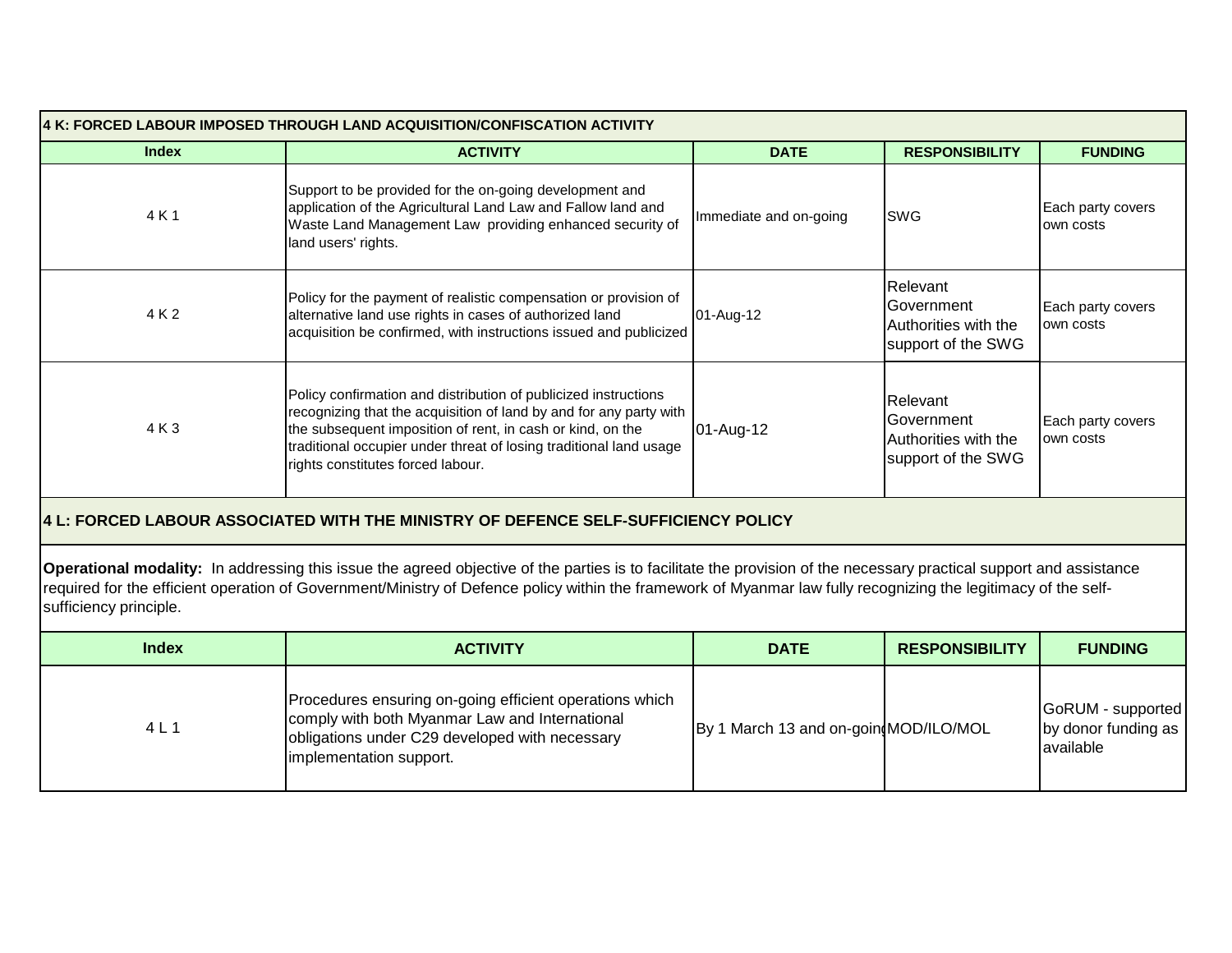| 4 M: FORCED LABOUR IN ASSOCIATION WITH THE CONSTRUCTION AND/OR MAINTENANCE OF MILITARY CAMPS |                                                                                                                                                                                                                              |                        |                       |                |
|----------------------------------------------------------------------------------------------|------------------------------------------------------------------------------------------------------------------------------------------------------------------------------------------------------------------------------|------------------------|-----------------------|----------------|
| <b>Index</b>                                                                                 | <b>ACTIVITY</b>                                                                                                                                                                                                              | <b>DATE</b>            | <b>RESPONSIBILITY</b> | <b>FUNDING</b> |
| 4 M 1                                                                                        | Specific instructions to be issued on recruitment process<br>for camp construction/maintenance activity incorporating<br>definition of forced labour and confirming its use as a<br>criminal offence subject to prosecution. | By 1 Sept 12           | MOD/ILO/MOL           | <b>MOD</b>     |
| 4 M 2                                                                                        | Promulgation of policy that civilians not to be engaged for<br>any duties including camp construction, maintenance or<br>fortification in conflict zones in association with instruction<br>under 4.I 1 above.               | Immediate and on-going | <b>MOD</b>            | <b>MOD</b>     |
| 4 M 3                                                                                        | The contracting of civilian workers for camp construction,<br>maintenance or fortification work shall be contingent on<br>sufficient funds being available for their engagement.                                             | By 1 Oct 12            | <b>MOD</b>            | MOD/GoRUM      |

Е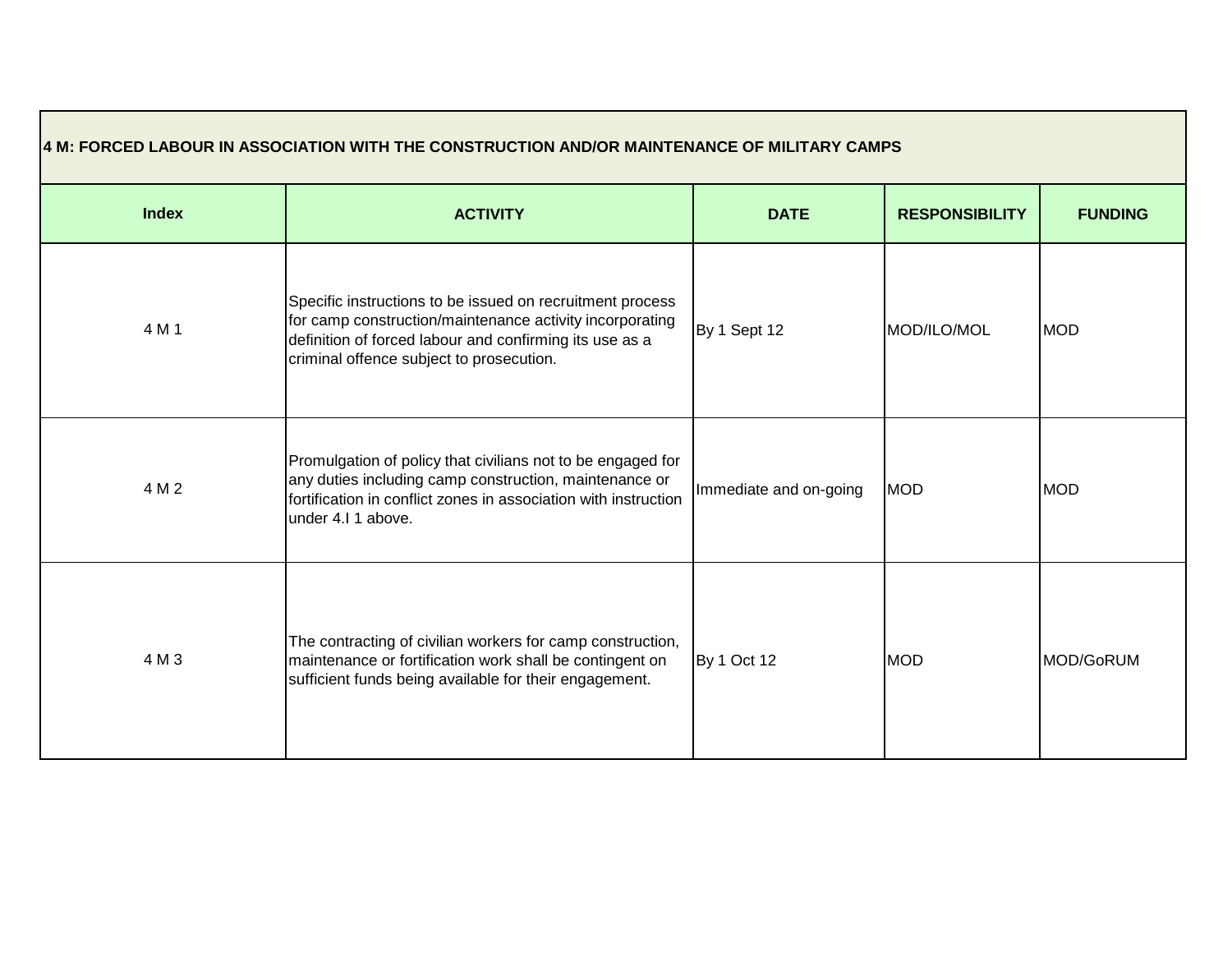## **ACTION PLAN: 5. FORCED LABOUR BY WAY OF UNDERAGE (UNDER 18) RECRUITMENT INTO THE DEFENCE SERVICES AND MALITIA INCLUDING SUPPORT FOR THE FINAL AGREEMENT AND IMPLIMENTATION OF A JOINT ACTION PLAN IN RESPECT OF CHILDREN IN ARMED CONFLICT (SECURITY COUNCIL.RES 1612)**

**Operational modality:** Underage recruitment by definition is forced labour in context of C.29 - as such complaints received under the SU alleging underage recruitment are and continue to be receivable. Child soldiers in context of Res 1612 includes the recruitment and/or use of children under 18 years of age in the military. The GoRUM is negotiating a joint action plan with the Country Task Force for Monitoring and Reporting (CTFMR) under Res 1612 towards ensuring compliance with international obligations and subsequent delisting. The ILO is a member of the CTFMR. On this basis the operation of the SU will serve to inform the CTFMR activities and support the implementation of the 1612 Joint Action Plan with both procedures operating in parallel on an added value basis. Such an approach will support enhanced awareness raising programs, support consistent application of Government policy and provide necessary accountability responses towards both the stopping of the practice of underage recruitment and the Tatmadaw subsequent delisting.

| <b>Index</b> | <b>ACTIVITY</b>                                                                                                                     | <b>DATE</b>                                                | <b>RESPONSIBILITY</b> | <b>FUNDING</b>                 |
|--------------|-------------------------------------------------------------------------------------------------------------------------------------|------------------------------------------------------------|-----------------------|--------------------------------|
| 5.1          | Support the early conclusion of a comprehensive Res<br>1612 Joint Action Plan (JAP).                                                | Target date for signing 30 SWG<br><b>June 121</b>          |                       | Each party covers<br>own costs |
| 5.2          | Modality for communication/coordination/cooperation<br>between SWG and 1612 JAP Structure developed                                 | within 60 days of signing of SWG/ JAP Mgt Body<br>1612 JAP |                       | Each party covers<br>own costs |
| 5.3          | Analysis of ILO Case Register identifying recruitment<br>practices and procedures associated with underage<br>recruitment completed | By 1 Sept 12                                               | <b>ILO</b>            | <b>ILO</b>                     |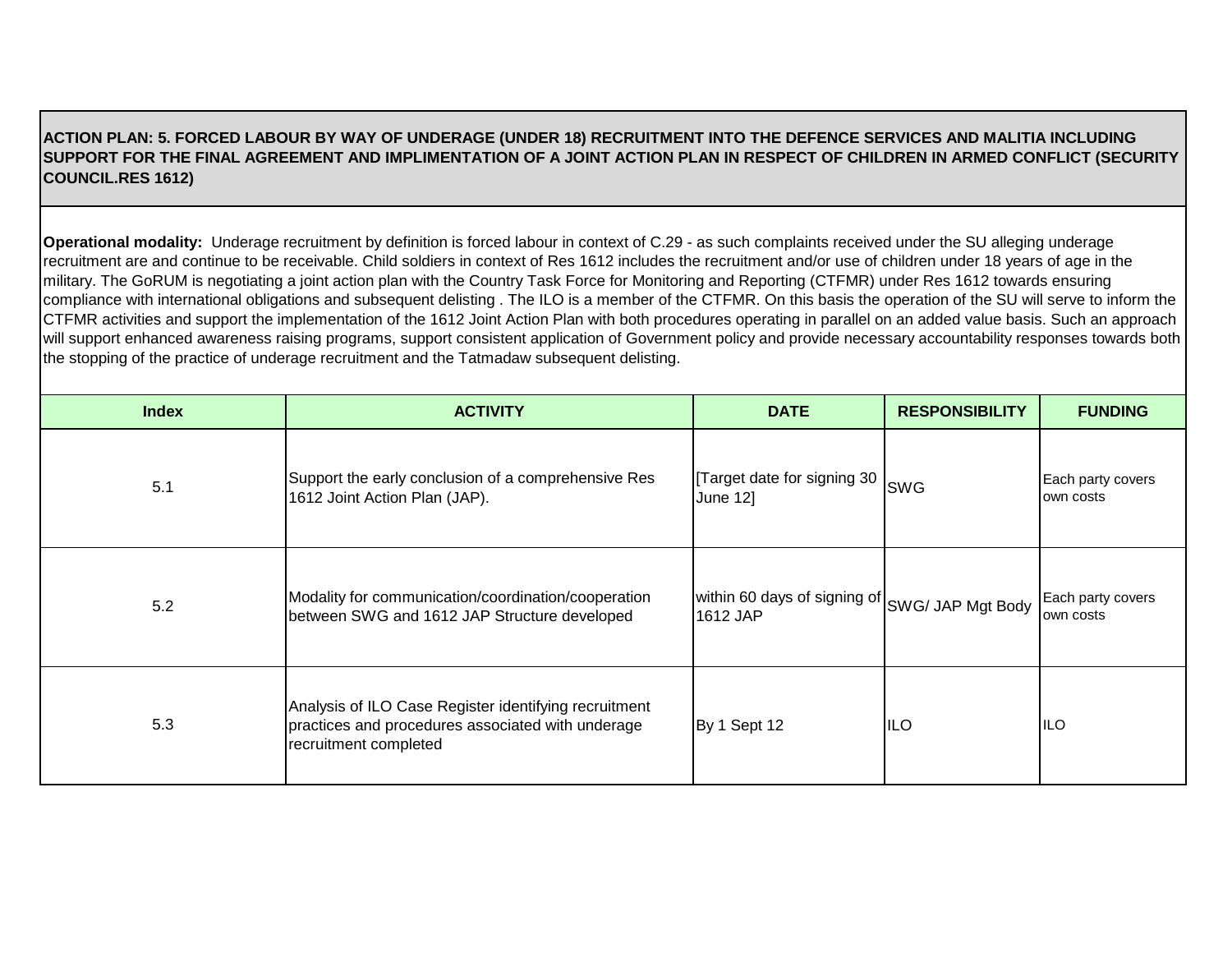| 5.4  | Consultation on findings from analysis (see 5.3 above)<br>undertaken towards development and promulgation of<br>alternative practices and procedures.                                           | By 1 Dec 12                                                                                  | <b>SWG</b>           | Each party covers<br>own costs  |
|------|-------------------------------------------------------------------------------------------------------------------------------------------------------------------------------------------------|----------------------------------------------------------------------------------------------|----------------------|---------------------------------|
| 5.5  | Analysis of ILO Case Register identifying practices and<br>procedures associated with the arrest and prosecution of<br>underage recruits completed                                              | By 1 Sept 12                                                                                 | <b>ILO</b>           | IILO                            |
| 5.6  | Consultation on findings from analysis (see 5.5 above)<br>undertaken towards development and promulgation of<br>alternative practices and procedures.                                           | By 1 Dec 12                                                                                  | <b>SWG</b>           | Each party covers<br>own costs  |
| 5.7  | Identify current or ex-military personnel serving prison<br>sentences for the production of a schedule listing those<br>recruited underage.                                                     | By 1 Dec 12                                                                                  | <b>IMOD/MoHA/SWG</b> | <b>MOD</b>                      |
| 5.8  | Consultation on findings from review (see 5.7 above)<br>undertaken, including schedule verification as required,<br>towards initiating individual review of prosecution validity.               | By 1 Feb 13                                                                                  | <b>SWG</b>           | Each party covers<br>own costs  |
| 5.9  | As part of review under 2.3. above review cases<br>submitted, 4 months and older, towards their movement to<br>satisfactory closure                                                             | ILO list submitted by 1 Aug<br>12 to the SWG to review<br>progress no later that 1<br>Dec 12 | ILO/MOD/SWG          | Each party carries<br>own costs |
| 5.10 | On site meetings held and troop inspections undertaken<br>with listed militias for awareness and intervention<br>purposes with the approval of the Government Peace<br>negotiating authorities. | By 1 Oct 12 and on-going                                                                     | MOD/ILO/MOL          | Each party carries<br>own costs |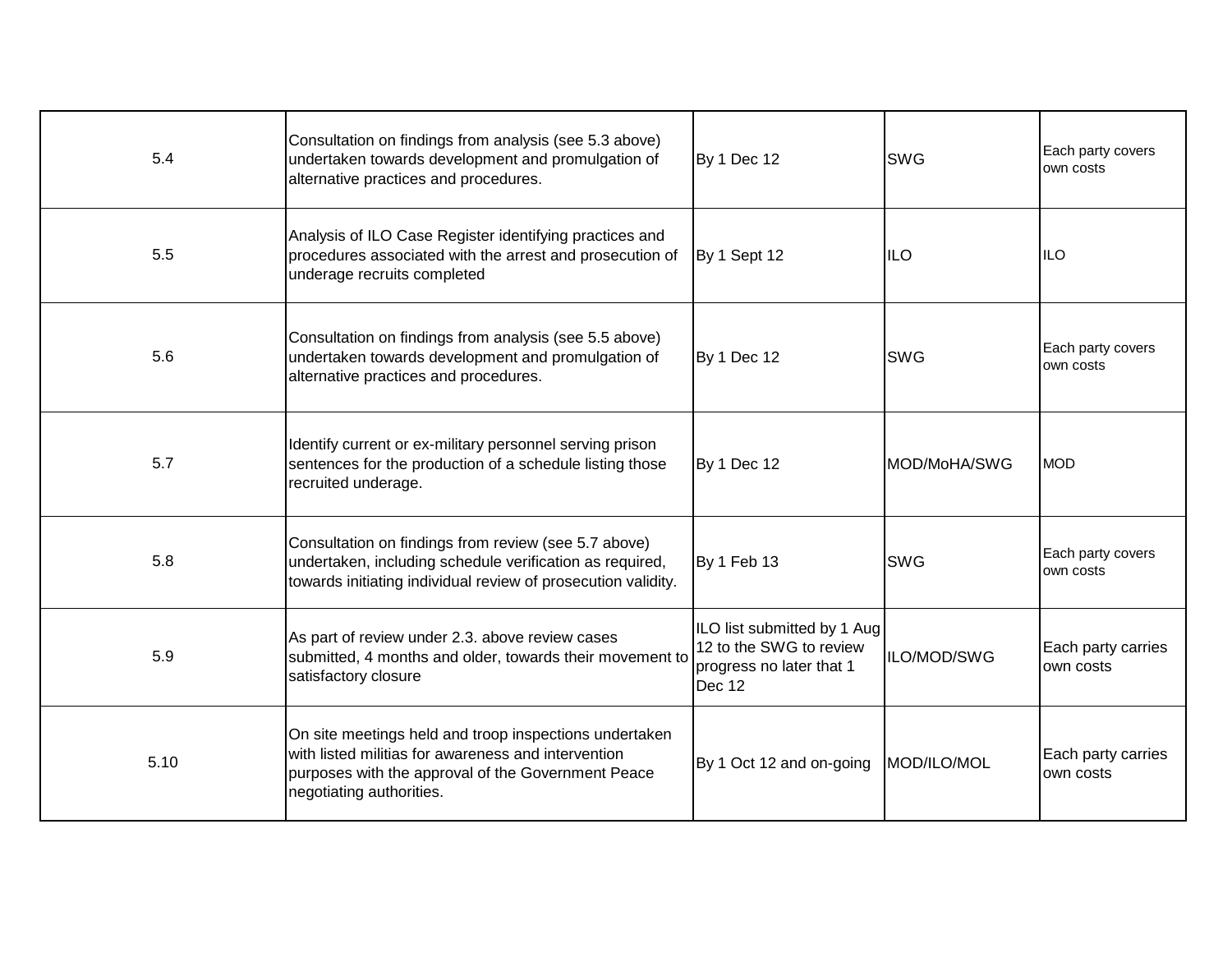### **ACTION PLAN: 6. SUPPORT FOR THE JUSTICE SYSTEM (CIVILIAN AND MILITARY) AND OTHER INSTITUTIONS SUCH AS PARLIAMENTARY COMMISSIONS/COMMITTEES AND THE NATIONAL HUMAN RIGHTS COMMISSION IN THE EVOLUTION OF THEIR ROLES PARTICULARLY IN THE CONTEXT OF THE CONTINUED DEVELOPMENT AND ENFORCEMENT OF LEGISLATION AND POLICY AGAINST THE USE OF FORCED LABOUR.**

**OBJECTIVE:** TO ENSURE THAT POLICY AND LEGISLATION CONTINUES TO COMPLY WITH THE CONSTITUTION, CONVENTION 29 AND OTHER RELEVANT INTERNATIONAL INSTRUMENTS AND TO SUPPORT CITIZENS RIGHTS THROUGH RULE OF LAW.

| <b>Index</b> | <b>ACTIVITY</b>                                                                                                                                                                                                                                 | <b>DATE</b>          | <b>RESPONSIBILITY</b>                                                     | <b>FUNDING</b>                   |
|--------------|-------------------------------------------------------------------------------------------------------------------------------------------------------------------------------------------------------------------------------------------------|----------------------|---------------------------------------------------------------------------|----------------------------------|
| 6.1.         | Continuation of Joint presentations to Judges and trainee<br>judges in-service training sessions (see 1.3.7 above)                                                                                                                              | On-going             | Supreme Court/MOL/I                                                       | Each party carries<br>lown costs |
| 6.2.         | In conjunction with 1.3.6 above, introduce Joint<br>presentations to Military Officers in respect of their<br>responsibilities in conducting Summary Trials.                                                                                    | Sept 12 and on-going | Judge Advocates<br>Office/MOL/ILO                                         | Each party carries<br>lown costs |
| 6.3.         | Modality for consultation between the responsible drafting<br>authority / body and the SWG to support the development<br>of policy and drafting of legislation/regulation with direct or<br>indirect forced labour implications be established. | 01-Feb-13            | GoRUM/SWG                                                                 | Each party carries<br>own costs  |
| 6.4          | A register of forced labour prosecutions, both military and<br>civil, be developed, maintained and reviewed on a<br>quarterly basis to identify areas of further training need<br>and/or necessary intervention                                 | July 12 and ongoing  | MOL/ILO supported<br>by Supreme Court<br>and Advocate<br>General's Office | Each party carries<br>own costs  |
| 6.5          | Modality for cooperation, information sharing and process<br>knowledge transfer in respect to the operation of their<br>parallel complaints mechanisms be established between<br>the SWG and the National Human Rights Commission.              | Dec 12 and ongoing   | <b>SWG / National</b><br>Human Rights<br>Commission                       | Each party carries<br>own costs  |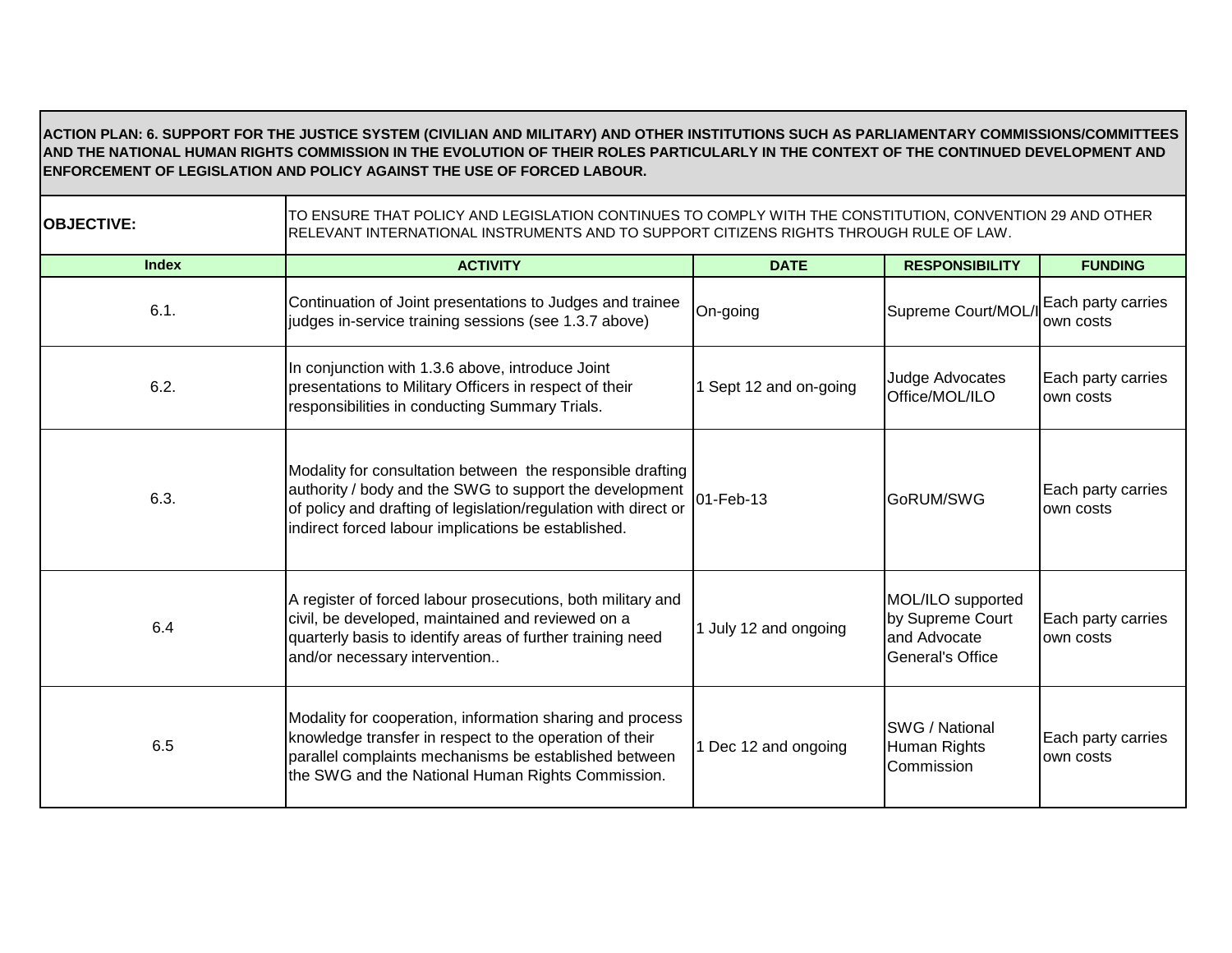## **ACTION PLAN: 7. PROVIDING ASSISTANCE IN POVERTY REDUCTION AND EMPLOYMENT CREATION IN THE BORDER AREAS WHERE PEACE AGREEMENTS HAVE BEEN ACHIEVED THROUGH GOOD EMPLOYMENT PRACTICE MODELLING.**

**OBJECTIVE:** 

To ensure that the parties to cease-fire and/or peace agreements respect the laws against the use of forced labour and through community led labour intensive infrastructure programming support post conflict rural community development encompassing excombatant reintegration, job creation, small and medium enterprise development, vocational skills transfer and access to markets whilst providing good practice modelling against the use of forced labour. The below activities being subject of approval by the Government Peace Negotiating Authorities.

| <b>Index</b> | <b>ACTIVITY</b>                                                                             | <b>DATE</b> | <b>RESPONSIBILITY</b>                                                                                                                                                                                                                                                             | <b>FUNDING</b>               |
|--------------|---------------------------------------------------------------------------------------------|-------------|-----------------------------------------------------------------------------------------------------------------------------------------------------------------------------------------------------------------------------------------------------------------------------------|------------------------------|
| 7.1.         | Location of potential pilot project locations in Karen State<br>to be identified            | By 1 Aug 12 | IILO in consultation<br>with SWG, the parties<br>to cease-fire/peace<br>agreements, and<br>other relevant<br>National and<br>International<br>stakeholders with<br>approval of the<br><b>Government Peace</b><br>Negotiating<br><b>Authorities</b>                                | ILO subject to donor<br>fund |
| 7.2.         | Location of potential pilot project locations in Shan State to By 1 Aug 12<br>be identified |             | <b>ILO and United</b><br>Nations Office on<br>Drugs and Crime<br>(UNODC) in<br>consultation with<br>SWG, parties to<br>peace agreements,<br>and other relevant<br>National and<br>International<br>stakeholders with<br>approval of the<br><b>Government Peace</b><br>Negotiating | ILO subject to donor<br>fund |